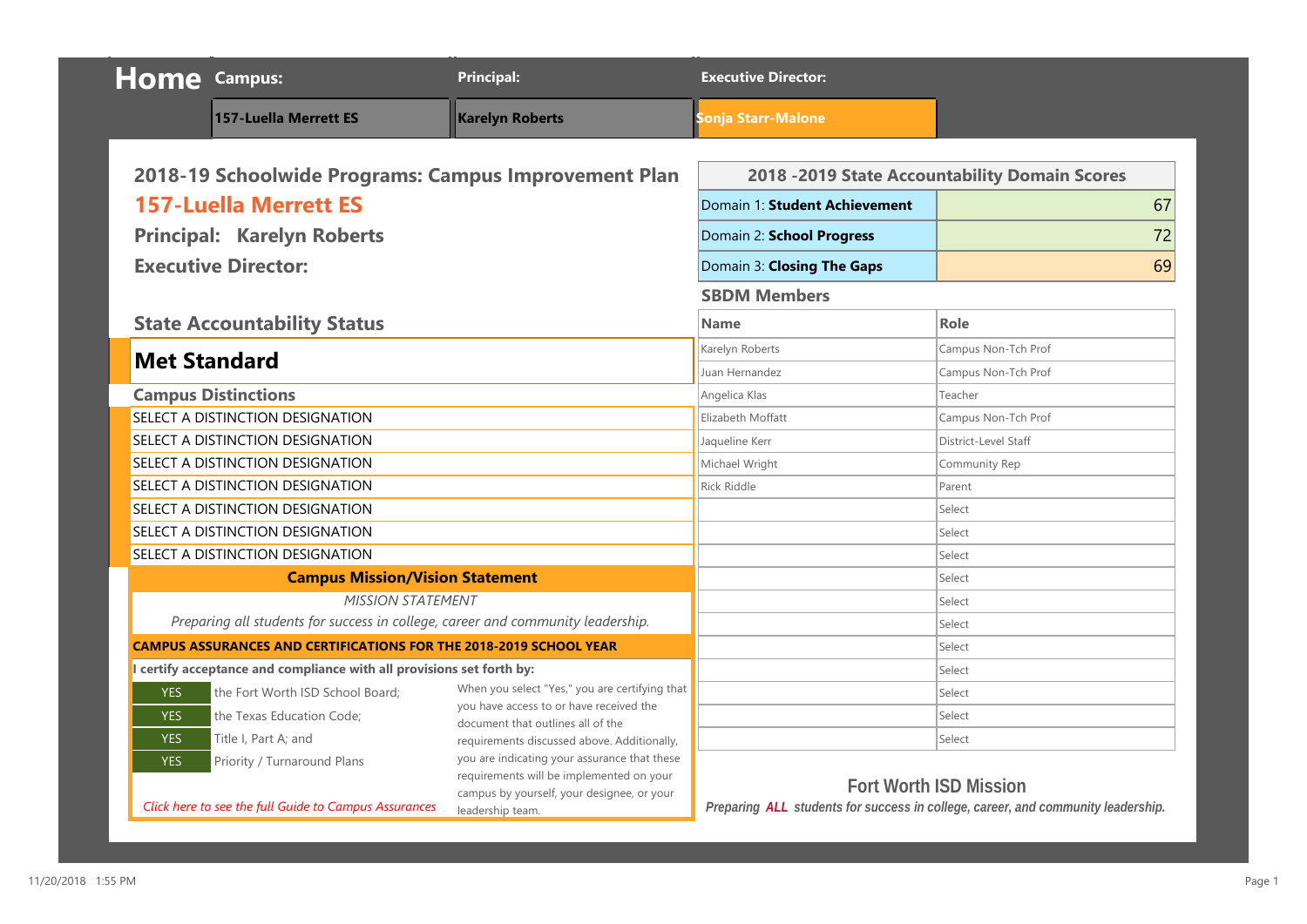## **Comprehensive Needs Assessment Summary**

### **Comprehensive Needs Assessment Summary for 2018-2019**

**Campus: Luella Merrett Elementary School**

**Principal:** No Graduation No Feeder Pattern Analysis Yes Data Accuracy Yes Attendance No Cohort Analysis Yes Surveys Yes Surveys Yes Discipline The Yes Support Systems Yes The Yes Fund Balance Yes Instruction Yes Intervention Services Yes Recruit & Retain Quality Staff Yes Curriculum No No Dropout Identification No VOC-Customer Feedback Yes Student Data Notice Achievement Gap No Other - enter data source here **1.** The average attendance rate is approximately 95% **1.** We continue to have frequent student tardies and early dismissals **1.** Increase student Lexile Levels **2.** Breakfast in the classroom offered for all students **2.** Our economically disadvantaged population is approximately 80.5%. **2.** Provide differentiated professional learning opportunities (including PLCs) based on campus data **3.** Our ELL population is approximately 51% and we offer DLE classes for all grade levels **3.** High interest library books in both English and Spanish **3.** Reduce the Achievement gap in science for our Hispanic and ELL students **1.** Lexile levels increased in grades 2 **1.** Maintain the focus on 2 lessons per 5 as a result of consistent use of Achieve 3000. week at 75% or higher. Monitor weekly and communicate progress to teachers. **4.** Increase parent awareness of the importance of daily on-time attendance and the impact it has on student achievement **2.** |Index Report comparison of 2016| **2.** Students have gaps in their learning and 2017: Index 1: 4 point increase Index 2: maintained above target score Index 3: 5 point increase Index 4: 3 point increase that need to be filled through small  $|$  group instruction, tutoring and pull-out with the Title I teacher. Vertical planning is necessary for teachers to discuss key concepts students must know or typically struggle with. **5.** Increase parental involvement to positively impact student achievement. **Demographics Student Achievement Data Sources Used** Make a selection for each by chosing from the **Area Reviewed Summary of Strengths Summary of Needs Priorities** What were the identified strengths? What were the identified needs? What are the priorities for the campus, including how federal and state program funds will be used? **Karelyn Roberts**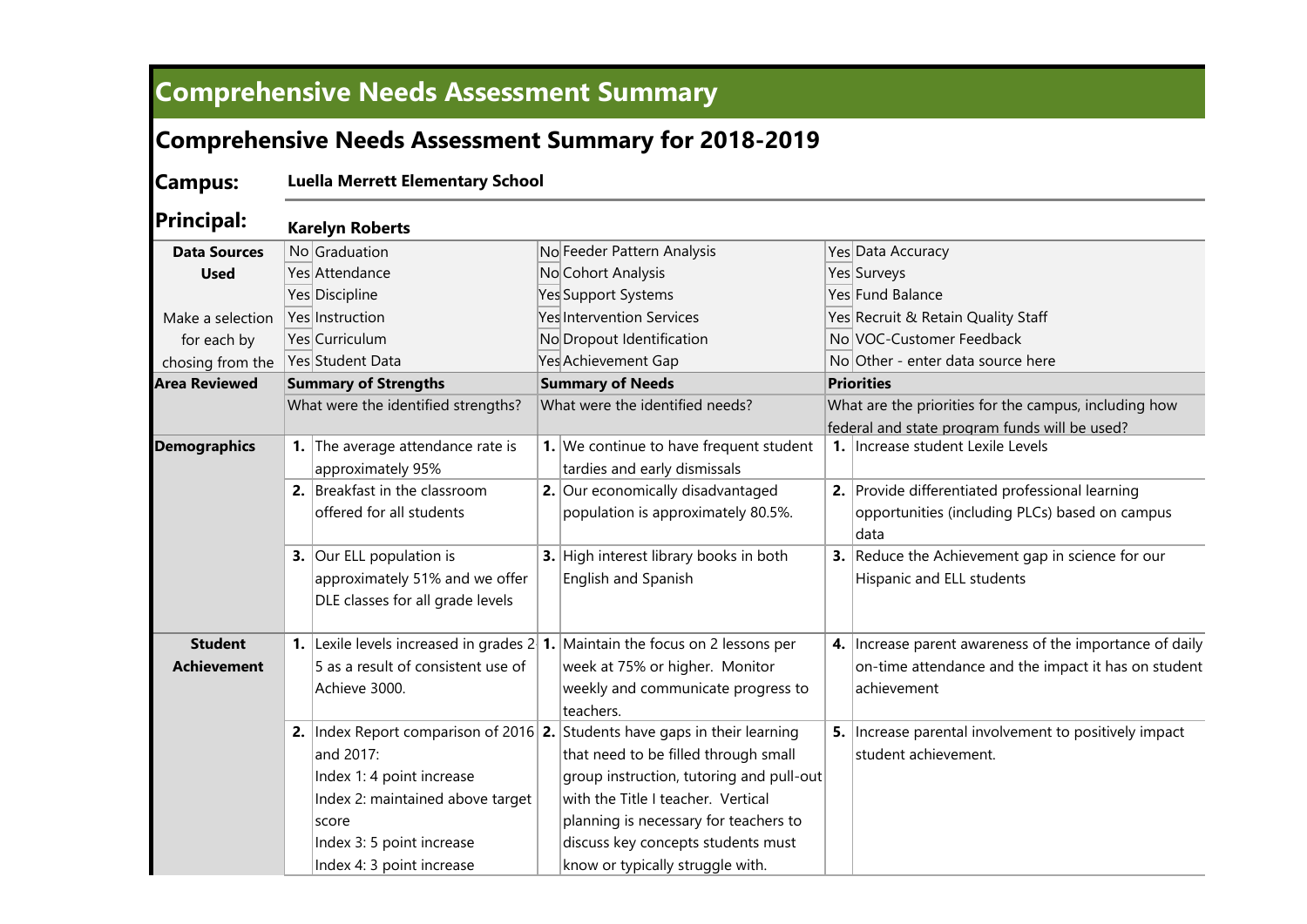|                                      | 3. STAAR science scores increased<br>from 44% in 2016 to 56% in<br>2017.                                                                                                                                                             | 3. STAAR science scores are significantly<br>below the district average (70%) and<br>the state average (79%). Students<br>struggle with science vocabulary.<br>STAAR scores on Science in 2017:<br>Total passing = 56%<br>Hispanic = 49%<br>White = $86%$<br>$LEP = 45%$<br>Our Hispanic and LEP students need<br>support with vocabulary (in English) in<br>all grades. |    |  |
|--------------------------------------|--------------------------------------------------------------------------------------------------------------------------------------------------------------------------------------------------------------------------------------|--------------------------------------------------------------------------------------------------------------------------------------------------------------------------------------------------------------------------------------------------------------------------------------------------------------------------------------------------------------------------|----|--|
|                                      | 4. We have 2 SPED teachers and an<br>assistant providing both Inclusion<br>and Resource support for<br>identified students.                                                                                                          | <b>4.</b> SPED scores dropped significantly from $\vert$ 4.<br>previous year (double digit in most<br>areas). SPED teachers and General Ed<br>teachers need strategies to support<br>SPED students in the classroom.                                                                                                                                                     |    |  |
| <b>School Culture</b><br>and Climate | 1. Collaboration opportunities for<br>teachers are built into daily and<br>monthly schedules : Grade Level<br>Planning, Vertical Planning<br>Collaboration                                                                           | 1. Teachers need opportunities to<br>collaborate and support one another<br>with instruction. Administrators will<br>monitor PLCs and Vertical meetings to<br>ensure effective collaboration takes<br>place.                                                                                                                                                             | 1. |  |
|                                      | 2. Staff wellness activities and<br>teambuilding activities have<br>contributed to a positive working<br>environment for staff. These<br>opportunities have occurred at<br>staff meetings, waiver days and<br>on various afternoons. | 2. Opportunities for teachers to practice<br>wellness and self-care. Structured<br>teambuilding activities to foster a<br>postive climate. Increase teacher<br>attendance and job satisfaction which<br>will impact student learning.                                                                                                                                    |    |  |
|                                      | 3. Student Discipline Events have<br>decreased. This includes office<br>referrals and suspensions.                                                                                                                                   | 3. Empower teachers and suport them<br>with handling discipline issues within<br>their classrooms.                                                                                                                                                                                                                                                                       | 3. |  |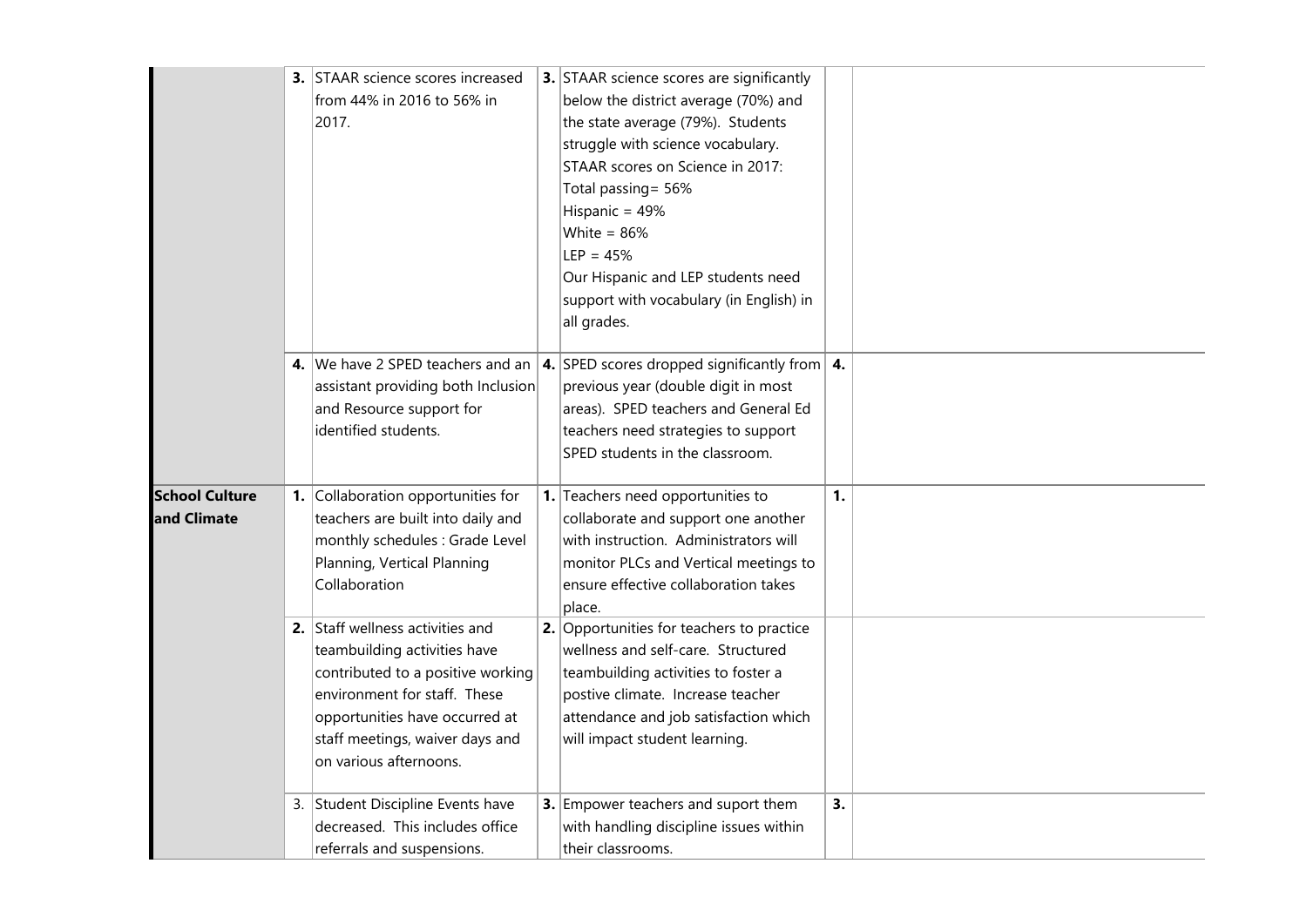| <b>Staff Quality/</b><br>Professional<br><b>Development</b> | 5 | 4. Facebook was utilized during PD<br>to facilitate collaboration and<br>generate excitement.<br>1. Waiver Day at Tarleton State<br>University provided differentiated<br>PD that was selected by teachers.<br>Survey results were strongly<br>positive.<br>2. PLCs held each week allowed<br>teachers to watch lessons by<br>their peers, dissect data, discuss<br>instruction and collaborate. | 5. | 4. Updated social media accounts and<br>webpage for our school.<br><b>1.</b> Differentiated PD, led by teachers, that $\vert$<br>focuses on areas of need determined<br>by data and teacher survey results.<br>2. Teacher initiated and lead PLCs that<br>focus on data-driven instruction and<br>research based instructional practices.         | 4.<br>$\mathbf{1}$ . | 5 |
|-------------------------------------------------------------|---|--------------------------------------------------------------------------------------------------------------------------------------------------------------------------------------------------------------------------------------------------------------------------------------------------------------------------------------------------------------------------------------------------|----|---------------------------------------------------------------------------------------------------------------------------------------------------------------------------------------------------------------------------------------------------------------------------------------------------------------------------------------------------|----------------------|---|
| Curriculum,<br>Instruction, and<br><b>Assessment</b>        |   | 1.   Increased access to technology<br>for students. IGT donated 40<br>chromebooks and 3 carts for<br>student use. Incorporated "10<br>minute tech" training sessions<br>weekly for teachers to assist with<br>effective utilization of the<br>Chromebooks for instruction.                                                                                                                      |    | 1. Meet district expectations for Achieve<br>3000 and Smarty Antz. Incorporate<br>technology to enhance learning and<br>increase rigor in the classroom.                                                                                                                                                                                          | 1.                   |   |
|                                                             |   | 2. Established system for uploading<br>and reviewing teacher lesson<br>plans on a weekly basis.<br>3. Established a system for<br>monitoring teacher data<br>including Achieve 3000, district<br>benchmarks, MAP test data and<br>other classroom data.                                                                                                                                          |    | 2. Lesson plans need to be simplified,<br>written by teachers, and useful for<br>instruction.<br>3. Opportunities for teachers to record<br>and dissect their data and develop<br>action plans for instruction. Utilize the<br>Instructional Specialist to provide<br>"bumper sticker data" and other data<br>reports to admin on a weekly basis. | 2.<br>3.             |   |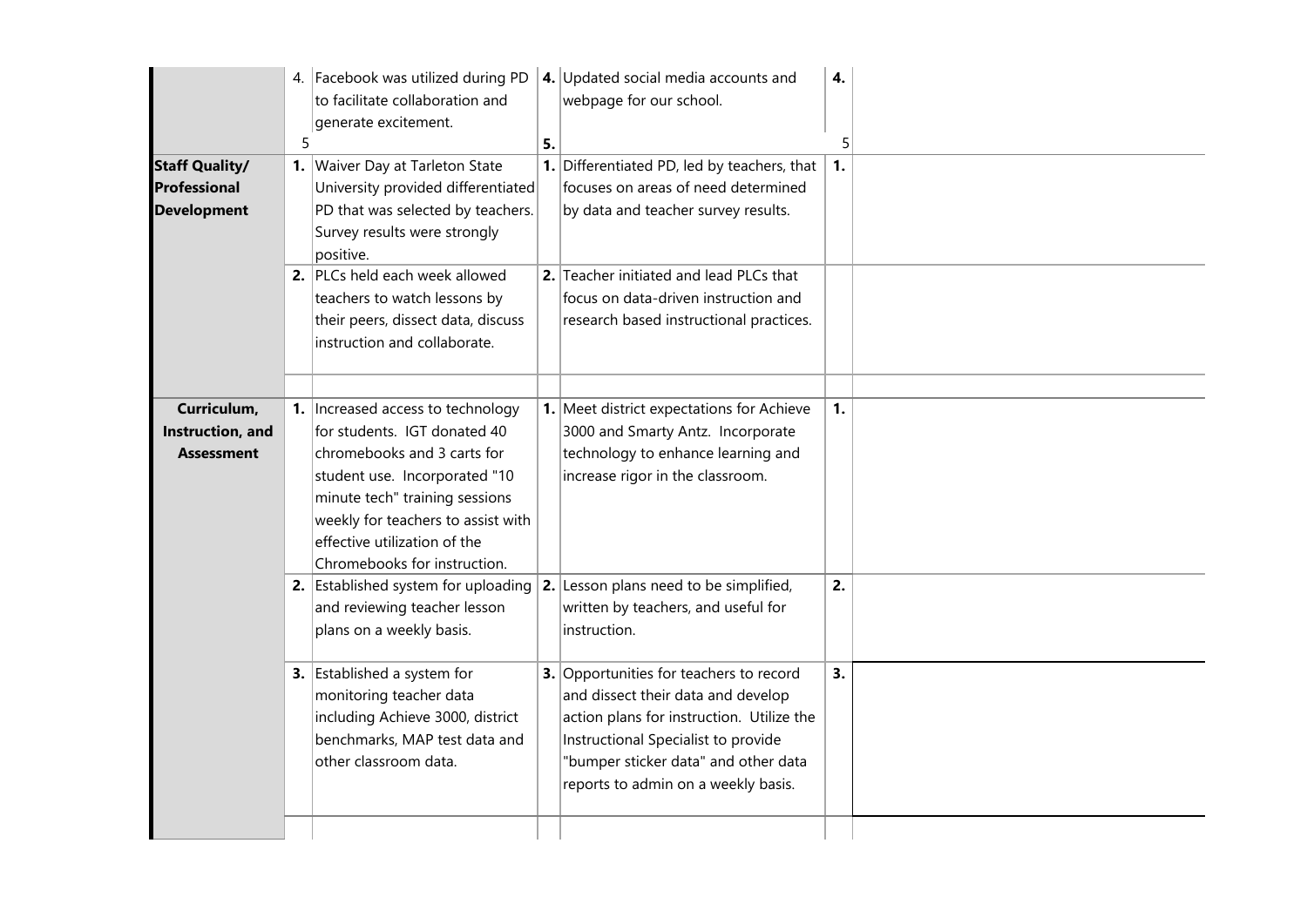| <b>Family and</b><br><b>Community</b><br>Involvement |    | 1. Multiple parent involvement<br>events-Pastries with Parents,<br>Student performances w/PTA<br>mtgs, Field Day, Math/Sci. Night,<br>Walk-a-thon, Movie Night, Picnic<br>w/parents, Cowtown races | <b>1.</b> Create a fun and inviting atmosphere<br>where students and families feel<br>valued.                            | 1. |  |
|------------------------------------------------------|----|----------------------------------------------------------------------------------------------------------------------------------------------------------------------------------------------------|--------------------------------------------------------------------------------------------------------------------------|----|--|
|                                                      |    | 2. Held "Parent Information Nights"<br>focused on how to help your<br>child in reading and math.                                                                                                   | <b>2.</b> Need more parents to attend.                                                                                   |    |  |
|                                                      |    | 3. Work collaboratively with PTA to<br>plan programs for students<br>(Family Math and Science Night,<br>Anti-Bullying Program, Movie<br>Night).                                                    | 3. More parent volunteers needed, few<br>bilingual parents join PTA                                                      | 3. |  |
|                                                      |    | 4. Developed "The Monthly Buzz"<br>newsletter to communicate<br>important information to parents<br>each month.                                                                                    | 4. Communicate information to parents<br>without sending a separate note for<br>each item. (save paper and money)        | 4. |  |
|                                                      |    | 5. Partnered with Tarleton State<br>University, IGT, Southside Bank,<br>Cendera Center and Agape<br>Baptist Church to provide<br>programs and items for students.                                  | 5. Academic support for students and<br>school supplies/school uniforms.                                                 | 5. |  |
|                                                      | 6. | Teachers held conferences with<br>every parent at the semester to<br>discuss student progress                                                                                                      | 6. Partner with parents to help students<br>academically.                                                                | 6. |  |
| <b>School Context</b><br>and Organization            |    | 1. Created a Leadership team and<br>Admin team to assist with<br>planning and decision making.                                                                                                     | 1. System for collaborating with campus<br>leaders, soliciting feedback and<br>disseminating information.                | 1. |  |
|                                                      |    | 2. Communication from admin-<br>emails, Peek of the Week, Staff<br>Mtgs., Karelyn's Corner                                                                                                         | 2. Teacher input into master<br>schedule/optional teacher participation<br>in duties such as detention/homework<br>club. | 2. |  |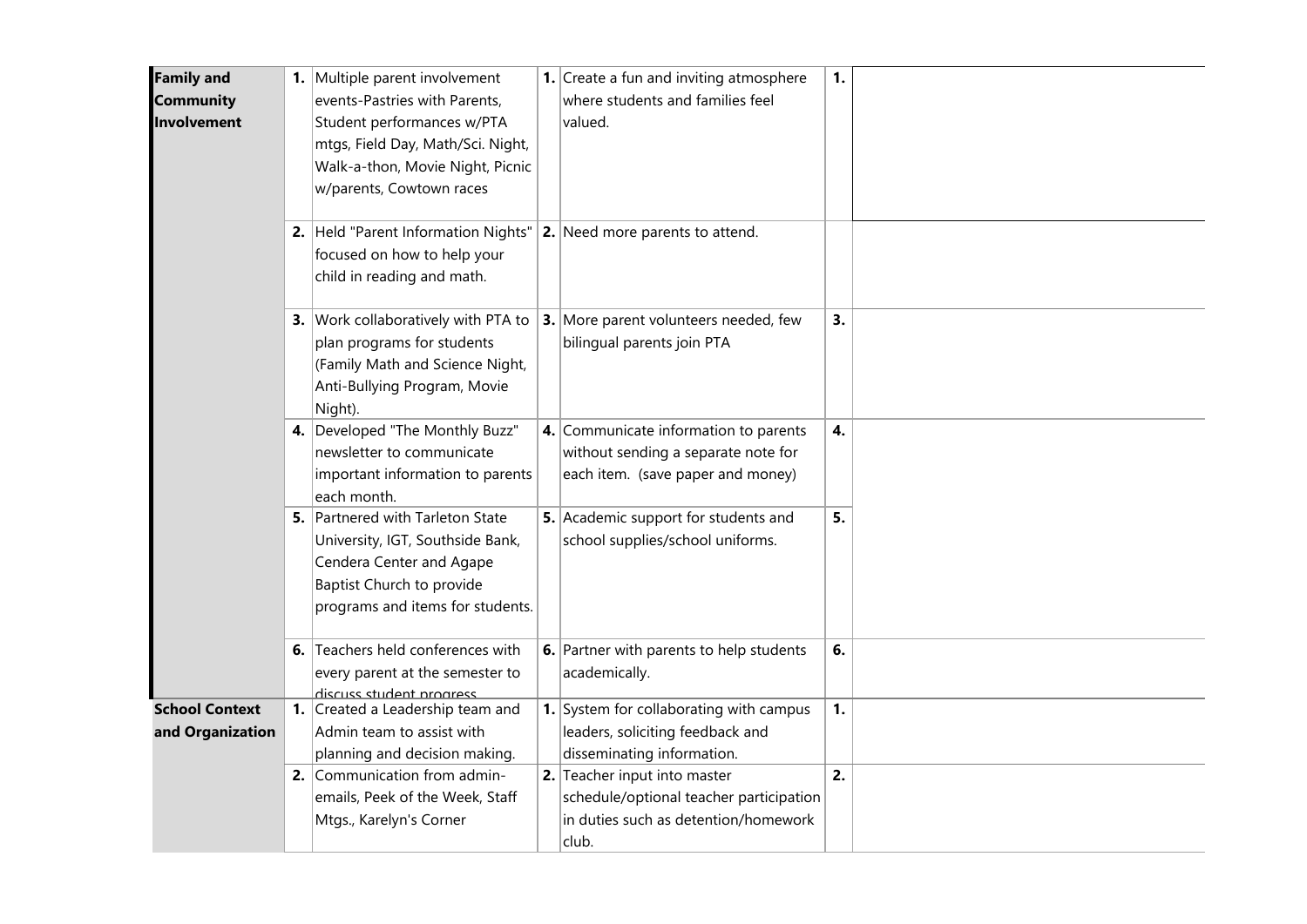|  | <b>3.</b> Held weekly admin meetings to | <b>3.</b> System for communicating with AP, | 3. |
|--|-----------------------------------------|---------------------------------------------|----|
|  | discuss upcoming events,                | Counselor, Instructional Specialist,        |    |
|  | relevant data, and coordinate           | Librarian and Secretary.                    |    |
|  | support for teachers and                |                                             |    |
|  | Istudents.                              |                                             |    |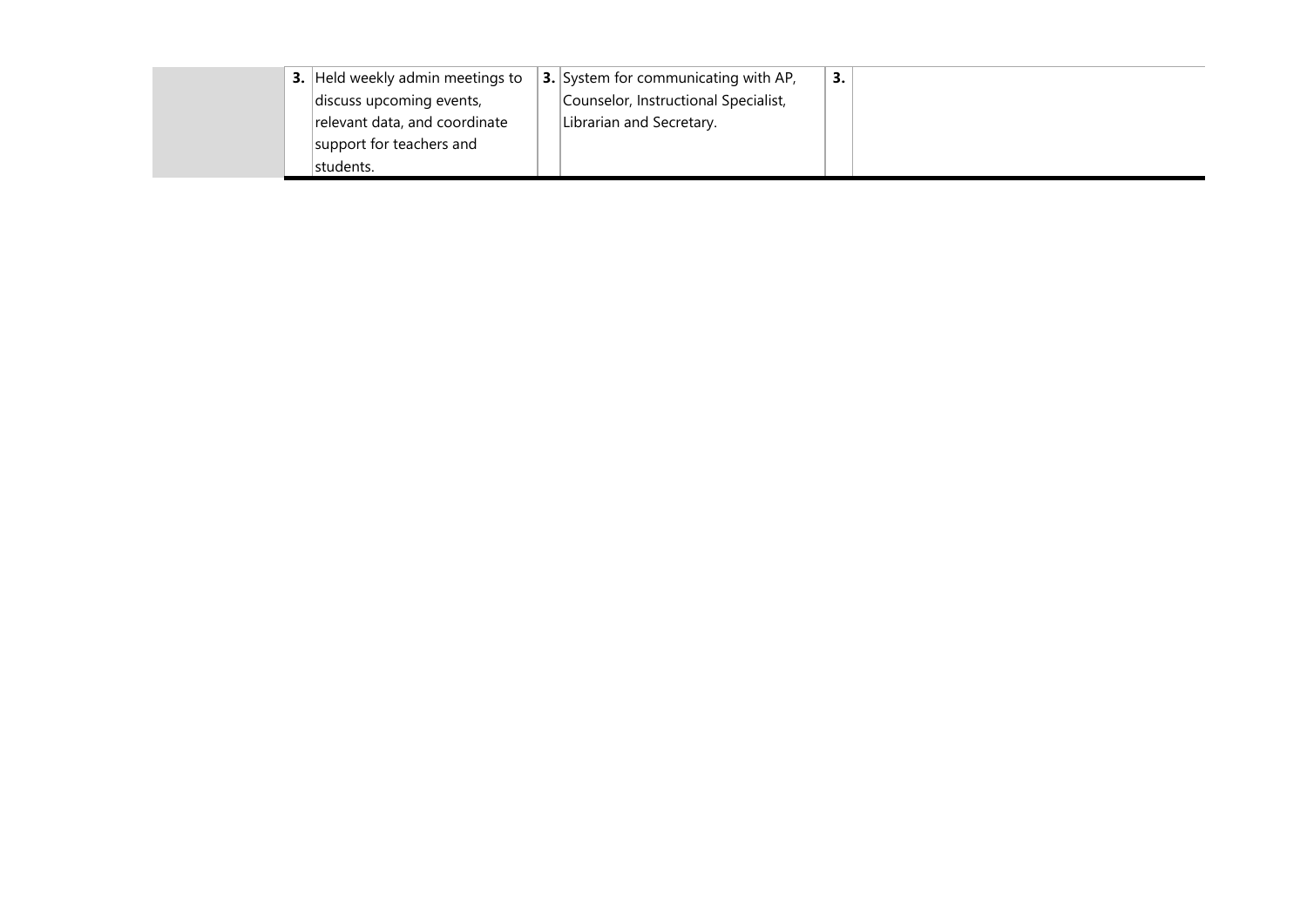| $\rightarrow$                                                      |                                                                  |                                                      |                                                      | <b>157-Luella Merrett ES</b>   |                   |                                                |                       |                                        |  |  |  |  |
|--------------------------------------------------------------------|------------------------------------------------------------------|------------------------------------------------------|------------------------------------------------------|--------------------------------|-------------------|------------------------------------------------|-----------------------|----------------------------------------|--|--|--|--|
| <b>Budget</b>                                                      | Local<br>(Basic Allotment)                                       | <b>SCE</b>                                           | <b>CTE</b>                                           | <b>Bilingual</b>               |                   | <b>Gifted &amp; Talented Special Education</b> | <b>Title I</b>        | <b>TOTAL</b>                           |  |  |  |  |
| <b>Summary</b>                                                     | 34,946                                                           | \$<br>6,396                                          |                                                      | \$<br>1,720                    | $\sqrt{2}$<br>574 | $\sqrt{2}$<br>$2,938$ \$                       | 143,038               | 189,612                                |  |  |  |  |
|                                                                    |                                                                  |                                                      | 2018-19 Schoolwide Programs: Campus Improvement Plan |                                |                   |                                                |                       | <b>Budget Summary</b>                  |  |  |  |  |
|                                                                    | <b>Leadership Director:</b><br><b>Principal: Karelyn Roberts</b> |                                                      |                                                      |                                |                   |                                                |                       |                                        |  |  |  |  |
|                                                                    |                                                                  |                                                      |                                                      | <b>Summary by Fund Source</b>  |                   |                                                |                       |                                        |  |  |  |  |
|                                                                    |                                                                  |                                                      |                                                      |                                |                   |                                                |                       |                                        |  |  |  |  |
| Fund Source→                                                       | Local<br><b>Basic Allotment</b>                                  | <b>SCE</b><br><b>State Compensatory</b><br>Education | <b>CTE</b>                                           | Bilingual                      | Gifted & Talented | <b>Special Education</b>                       | Title I               | <b>GRAND TOTAL</b><br>budgeted in CEIP |  |  |  |  |
| <b>Student Outcome</b><br><b>Goals</b>                             | 15,000                                                           | $\overline{0}$                                       | $\mathbf 0$                                          | $\Omega$                       | $\mathbf 0$       | $\mathbf{0}$                                   | 59,438                | \$<br>74,438                           |  |  |  |  |
| <b>Campus Needs -</b><br><b>Student</b><br><b>Achievement</b>      | 10,500                                                           | $\overline{0}$                                       | $\Omega$                                             | $\mathbf{0}$                   | $\Omega$          | $\mathbf{0}$                                   | $\mathbf 0$           | \$<br>10,500                           |  |  |  |  |
| <b>Campus Needs</b>                                                | 17,500                                                           | $\mathbf{0}$                                         | $\mathbf 0$                                          | $\mathbf 0$                    | $\mathbf 0$       | $\mathbf 0$                                    | 82,600                | \$<br>100,100                          |  |  |  |  |
| <b>Parent/Family</b><br><b>Engagement</b><br><b>Health Related</b> | 3,000                                                            | $\mathbf{0}$                                         | $\mathbf 0$                                          | $\mathbf{0}$                   | $\pmb{0}$         | $\mathbf 0$                                    | 1,000                 | \$<br>4,000                            |  |  |  |  |
| <b>TOTAL</b>                                                       | \$<br>46,000                                                     | \$<br>$\blacksquare$                                 | \$<br>ä,                                             | \$<br>$\overline{\phantom{a}}$ | \$<br>$\sim$      | \$<br>$\blacksquare$                           | \$<br>143,038         | \$<br>189,038                          |  |  |  |  |
| <b>Allocations</b>                                                 | 34,946                                                           | 6,396                                                |                                                      | 1,720                          | 574               | 2,938                                          | 143,038               | 189,612                                |  |  |  |  |
| <b>Percent</b><br><b>Budgeted</b>                                  | 132%                                                             | 0%                                                   | <b>NA</b>                                            | 0%                             | 0%                | 0%                                             | 100%                  | 100%                                   |  |  |  |  |
| <b>Other</b><br><b>Funding</b>                                     | <b>Source</b>                                                    | PTA/PTO                                              | <b>Community Partner</b>                             | Corporate                      | Non-Profit        | <b>FWCP</b>                                    | <b>Focus/Priority</b> | <b>Total</b>                           |  |  |  |  |
| <b>Sources</b>                                                     | <b>Amount</b>                                                    |                                                      |                                                      |                                |                   |                                                |                       | \$<br>$\blacksquare$                   |  |  |  |  |
|                                                                    | <b>Student Outcome</b>                                           |                                                      |                                                      |                                |                   |                                                |                       |                                        |  |  |  |  |
| <b>Allocations</b>                                                 | <b>Student Achievement</b>                                       |                                                      |                                                      |                                |                   |                                                |                       |                                        |  |  |  |  |
|                                                                    | <b>Campus Needs</b>                                              |                                                      |                                                      |                                |                   |                                                |                       |                                        |  |  |  |  |
|                                                                    | Family/Health                                                    |                                                      |                                                      |                                |                   |                                                |                       |                                        |  |  |  |  |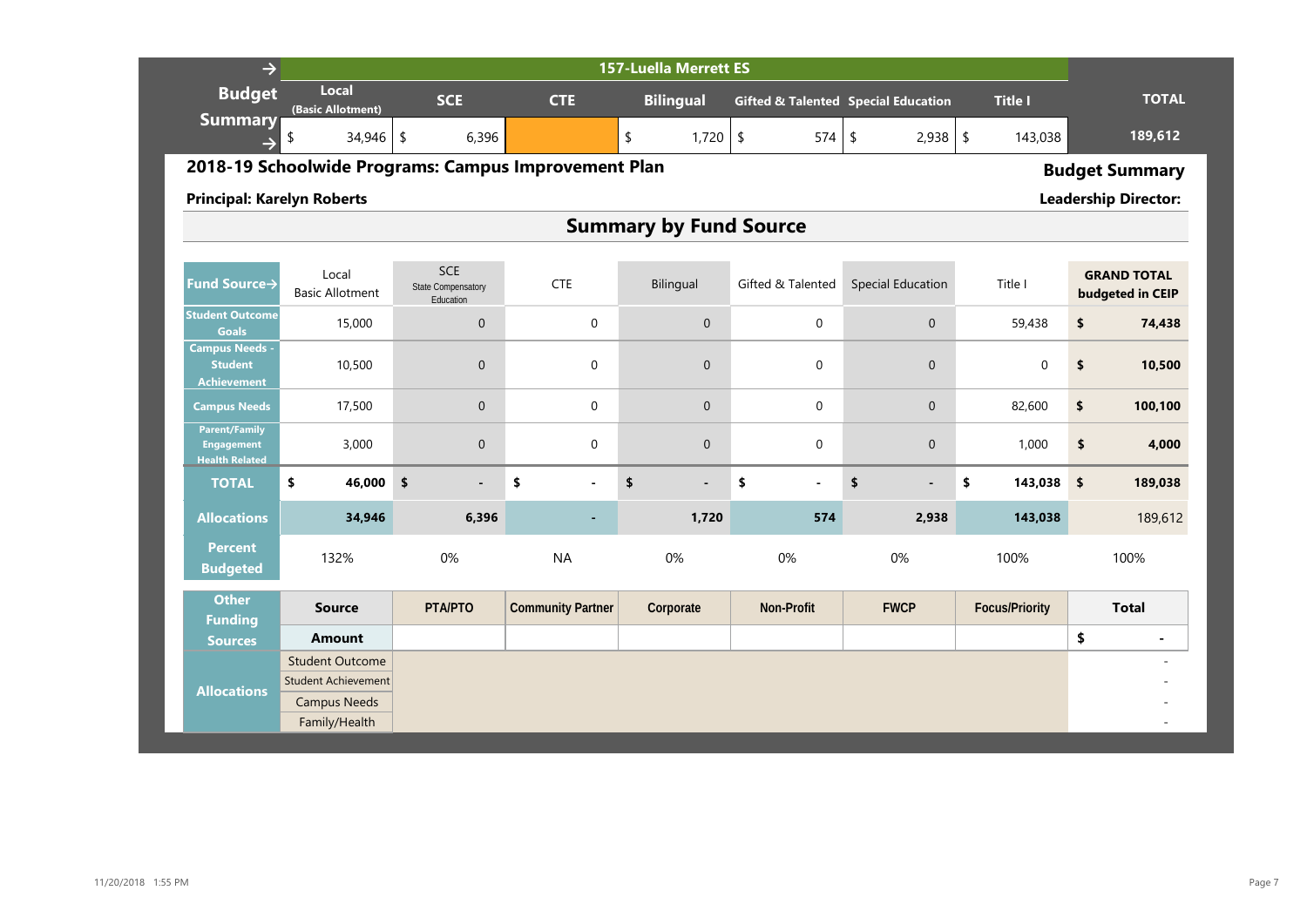## **Student Outcome Goals**

# **2018-19 Schoolwide Programs: Campus Improvement Plan Student Outcome Goals Action Plan**<br>Principal: Karelyn Roberts **Student Student Student Outcome Goals Action Plan**

**Principal: Karelyn Roberts** 

| Fort Worth ISD Goal: | 1 Early Literacy - Percent of students in Grade 3 reading on or above grade level, as measured by the STAAR on level standard for reading, will increase from 30% to 43% by 2019.       |
|----------------------|-----------------------------------------------------------------------------------------------------------------------------------------------------------------------------------------|
| <b>Student</b>       | Progress  1.1 Percent of students in grades K-3 reading on or above grade level as measured by FWISD universal screener/progress monitoring tool will increase from 27% to 37% by 2019. |
|                      | Outcome Goal Measures 1.2a Percent of 2-3 grade students completing two weekly lessons on FWISD progress monitoring system for reading will increase from 22% to 37% by 2019.           |
| Alignment            | 1.2b Percent of grade 2-3 students achieving 75% or higher on FWISD progress monitoring system for reading will increase from 8% to 28% by 2019.                                        |
|                      | 1.3 Percent of students in grade 3 making progress as measured by FWISD local assessments of key enduring understandings and skills in reading will increase from 42% to 59% by 2019.   |

|                            | Campus Level - Student Outcome Goal and Progress Measures (Baseline-X, Target-Y, Deadline-Z)                                                                         | <b>Baseline (BOY)</b> to Target by Deadline |     |            |
|----------------------------|----------------------------------------------------------------------------------------------------------------------------------------------------------------------|---------------------------------------------|-----|------------|
| <b>Focus</b><br>SMART Goal | Percent of students in Grade 3 reading on or above grade level, as measured by the STAAR on level standard for reading, will increase from                           | 38%                                         | 50% | <b>EOY</b> |
| <b>Student</b>             | 1.1 Percent of students in grades K-1 reading on or above grade level as measured by FWISD universal screener/progress monitoring tool will increase from            | 53%                                         | 65% | EOY        |
| Achievment                 | 1.2a Percent of students in grades 2-3 completing two weekly lessons on FWISD progress monitoring system for reading will increse from                               | 14%                                         | 90% | EOY        |
|                            | and Progress 1.2b Percent of students in grades 2-3 achieving 75% or higher on FWISD progress monitoring system for reading will increase from                       | 60%                                         | 70% | EOY        |
|                            | 1.3 Percent of students in grades 2-3 making progress as measured by FWISD local assessments of key enduring understandings and skills in reading will increase from |                                             | 50% | <b>EOY</b> |

|                              |            | <b>Alignment</b>                                                                                                                                                                                                                                                                                            | <b>Expectations</b>                                            |                 |                |                      |             |                           |
|------------------------------|------------|-------------------------------------------------------------------------------------------------------------------------------------------------------------------------------------------------------------------------------------------------------------------------------------------------------------|----------------------------------------------------------------|-----------------|----------------|----------------------|-------------|---------------------------|
| Title I<br><b>Components</b> |            | <b>PBMAS</b>   Implementation Action Steps (Target Element Strategies)                                                                                                                                                                                                                                      | Person(s) Responsible                                          | <b>Timeline</b> | <b>PD Code</b> | <b>Budget Source</b> | Amnt        | <b>Focus</b>              |
| 1,3,9,10                     |            | Reading specialist provides small group targeted reading<br>intervention focused on 1st grade, models for teachers and provides push-<br>in support when needed- students' progress will be monitored by data<br>graphs each 6 weeks                                                                        | Petty                                                          | Aug-May         |                | Title I              |             | \$ 59,438.00 Closing Gaps |
| 1,3,9,10                     | <b>LEP</b> | All Literacy teachers will provide small group guided reading instruction 4<br>times per week using books (including leveled readers) on and above<br>students' reading levels. ELL students will read in both English and Spanish.<br>Student progress will be monitored using Fountas and Pinnell reports | Admin, Petty, Instructional<br>Specialist, Instructional Coach | Aug-May         |                | Local                | \$10,000.00 | Progress                  |
| 1,3,9,10                     |            | Monitor student progress using Smarty Ants - teachers update data<br>spreadsheet each 6 weeks - students track their own progress using a visual<br>tracker                                                                                                                                                 | Teachers, Admin                                                | Aug-May         |                | Local                | 2,500.00    | Progress                  |
| 1,3,9,10                     |            | Monitor student usage of Achieve 3000 weekly (students will complete at<br>least 2 activities per week at 75% or higher) and share reports with teachers<br>- sticker chart for each classroom - school wide incentive                                                                                      | Admin                                                          | Aug-May         |                | Local                | 2,500.00    | Progress                  |
|                              |            |                                                                                                                                                                                                                                                                                                             |                                                                |                 |                |                      |             |                           |
|                              |            |                                                                                                                                                                                                                                                                                                             |                                                                |                 |                |                      |             |                           |
|                              |            |                                                                                                                                                                                                                                                                                                             |                                                                |                 |                |                      |             |                           |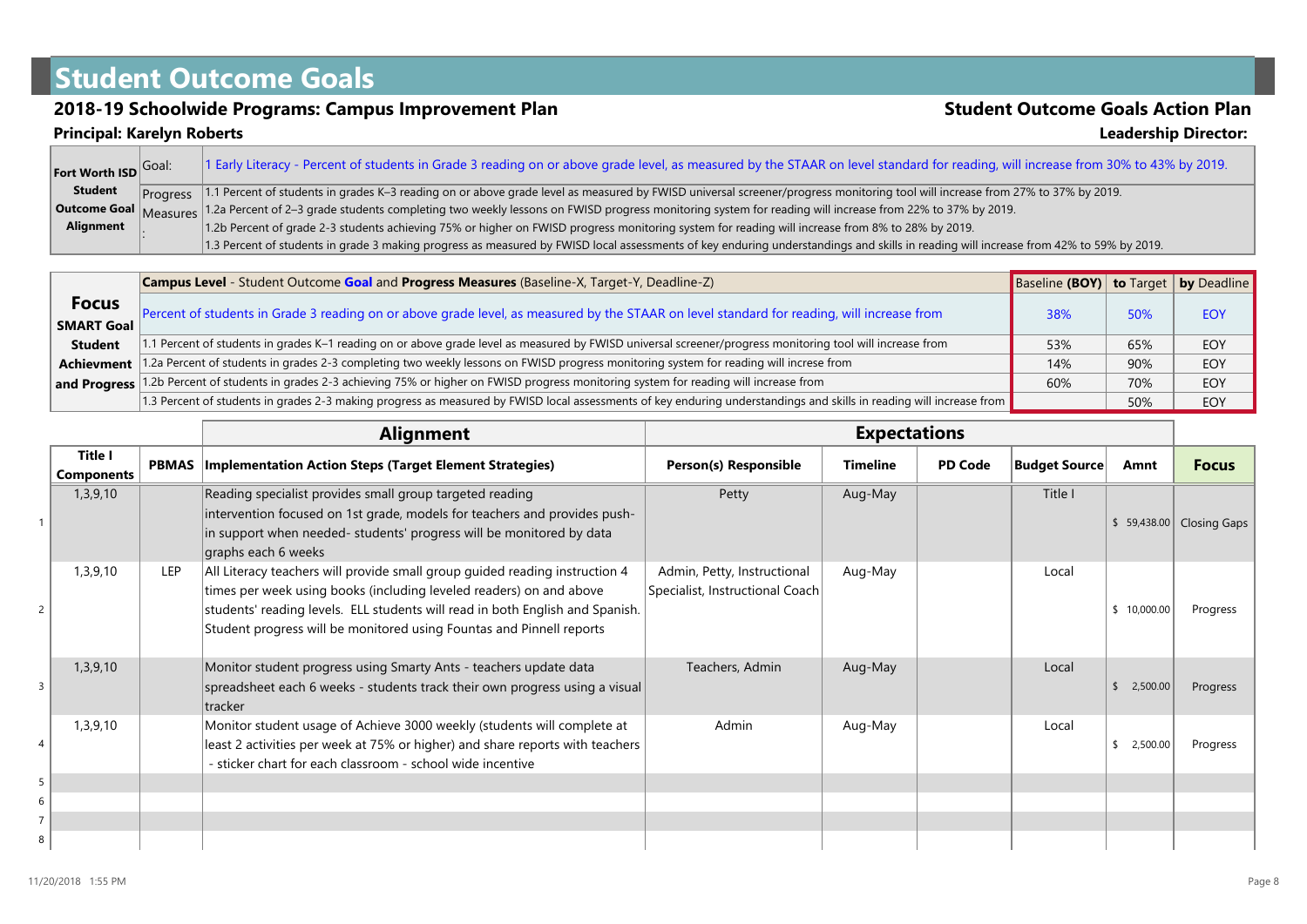| 10   |  |  |  |  |  |
|------|--|--|--|--|--|
|      |  |  |  |  |  |
|      |  |  |  |  |  |
|      |  |  |  |  |  |
| - 14 |  |  |  |  |  |
|      |  |  |  |  |  |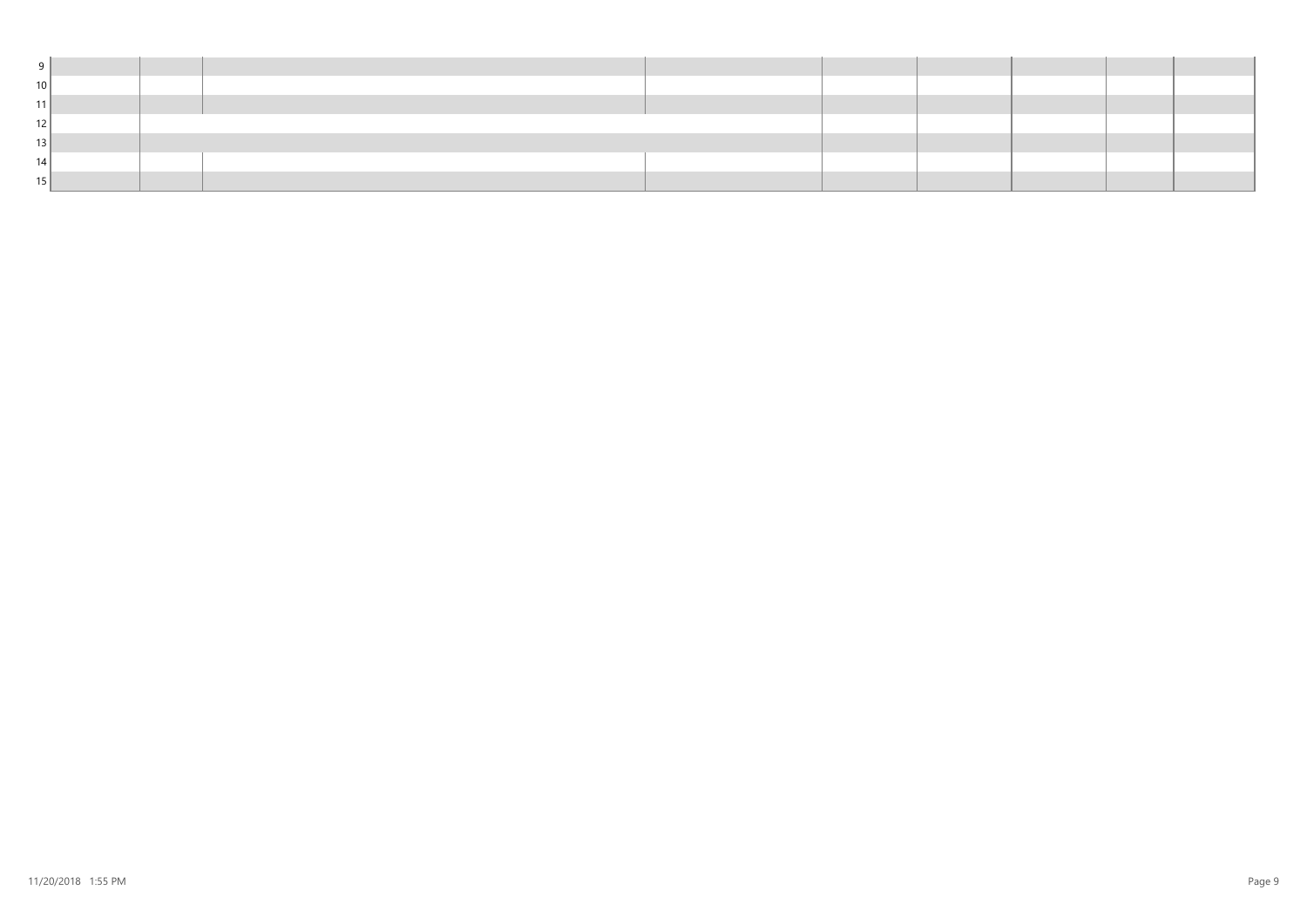### **2018-19 Schoolwide Programs: Campus Improvement Plan Student Outcome Goals Progress Monitoring**

|   | <b>Opportunity</b>                            | <b>Progress Monitoring Schedule:</b><br><b>BOY</b> (August 20 - November 2)                                                                                                                                                   | MOY (November 5 - February 22)                                                                                                                               |                   |                   | EOY (February 25 - May 31) |                 |                                             |
|---|-----------------------------------------------|-------------------------------------------------------------------------------------------------------------------------------------------------------------------------------------------------------------------------------|--------------------------------------------------------------------------------------------------------------------------------------------------------------|-------------------|-------------------|----------------------------|-----------------|---------------------------------------------|
|   | <b>Focus</b><br><b>SMART Goal</b>             | Percent of students in Grade 3 reading on or above grade level, as measured by the STAAR on level<br>standard for reading, will increase from 38 to 50 percent.                                                               |                                                                                                                                                              | BOY %             | MOY %             | EOY %                      | <b>Target %</b> | <b>Difference</b>                           |
|   | (Target                                       | Students in grades K-1 reading on or above grade level as measured by FWISD universal screener/progress monitoring tool                                                                                                       |                                                                                                                                                              |                   |                   |                            | 65%             |                                             |
|   | <b>Element</b>                                | Students in grades 2-3 completing two weekly lessons on FWISD progress monitoring system for reading                                                                                                                          |                                                                                                                                                              | 75.0%             | 100.0%            | 100.0%                     | 90%             | 10.0%                                       |
|   | Systems)                                      | Students in grades 2-3 making progress as measured by FWISD local assessments of key enduring understandings and skills in reading                                                                                            |                                                                                                                                                              | 42.0%             | 50.0%             | 75.0%                      | 50%             | 25.0%                                       |
|   | <b>Action Step</b><br><b>Progress Measure</b> | Implementation Action Steps - Progress (Target Element Strategies)                                                                                                                                                            | <b>Implementation Evidence</b>                                                                                                                               | <b>BOY Status</b> | <b>MOY Status</b> | <b>EOY Status</b>          |                 | <b>Reflections/Feedback</b><br>$(+/\Delta)$ |
|   | Achieve 3000 Reports                          | 9-() Monitor student usage of Achieve 3000 weekly (students will complete<br>at least 2 activities per week at 75% or higher) and share reports with<br>teachers - sticker chart for each classroom - school wide incentive   | Reports will indicate 100%<br>students in grades 2-5<br>complete 2 articles per week<br>at 75% mastery                                                       |                   |                   |                            |                 |                                             |
|   | Teacher Data<br>Spreadsheets                  | 3-() Monitor student progress using Smarty Ants - teachers update data<br>spreadsheet each 6 weeks - students track their own progress using a visual grades K-1 are progressing<br>tracker                                   | Teacher data spreadsheets<br>will show that students in<br>through Smarty Ants lessons                                                                       |                   |                   |                            |                 |                                             |
|   | Individual Student Data                       | 1-() Reading specialist provides small group targeted reading<br>intervention focused on 1st grade, models for teachers and provides push-<br>in support when needed                                                          | Individual student data<br>collected by intervention<br>specialist will indicate<br>students are progressing<br>towards grade level<br>proficiency           |                   |                   |                            |                 |                                             |
|   | Walkthrough Data                              | 2-() All Literacy teachers will provide daily small group guided reading<br>instruction using books (including leveled readers) on and above students'<br>reading levels. ELL students will read in both English and Spanish. | Walkthrough data will<br>indicate that SGGR is being<br>used daily to differentiate<br>instruction and students will<br>increase their F+P reading<br>levels |                   |                   |                            |                 |                                             |
|   |                                               | 1-(Closing Gaps) Reading specialist provides small group targeted reading<br>intervention focused on 1st grade, models for teachers and provides push-<br>in support when needed                                              |                                                                                                                                                              |                   |                   |                            |                 |                                             |
| 6 |                                               |                                                                                                                                                                                                                               |                                                                                                                                                              |                   |                   |                            |                 |                                             |
|   |                                               |                                                                                                                                                                                                                               |                                                                                                                                                              |                   |                   |                            |                 |                                             |
| 8 |                                               |                                                                                                                                                                                                                               |                                                                                                                                                              |                   |                   |                            |                 |                                             |
| 9 |                                               |                                                                                                                                                                                                                               |                                                                                                                                                              |                   |                   |                            |                 |                                             |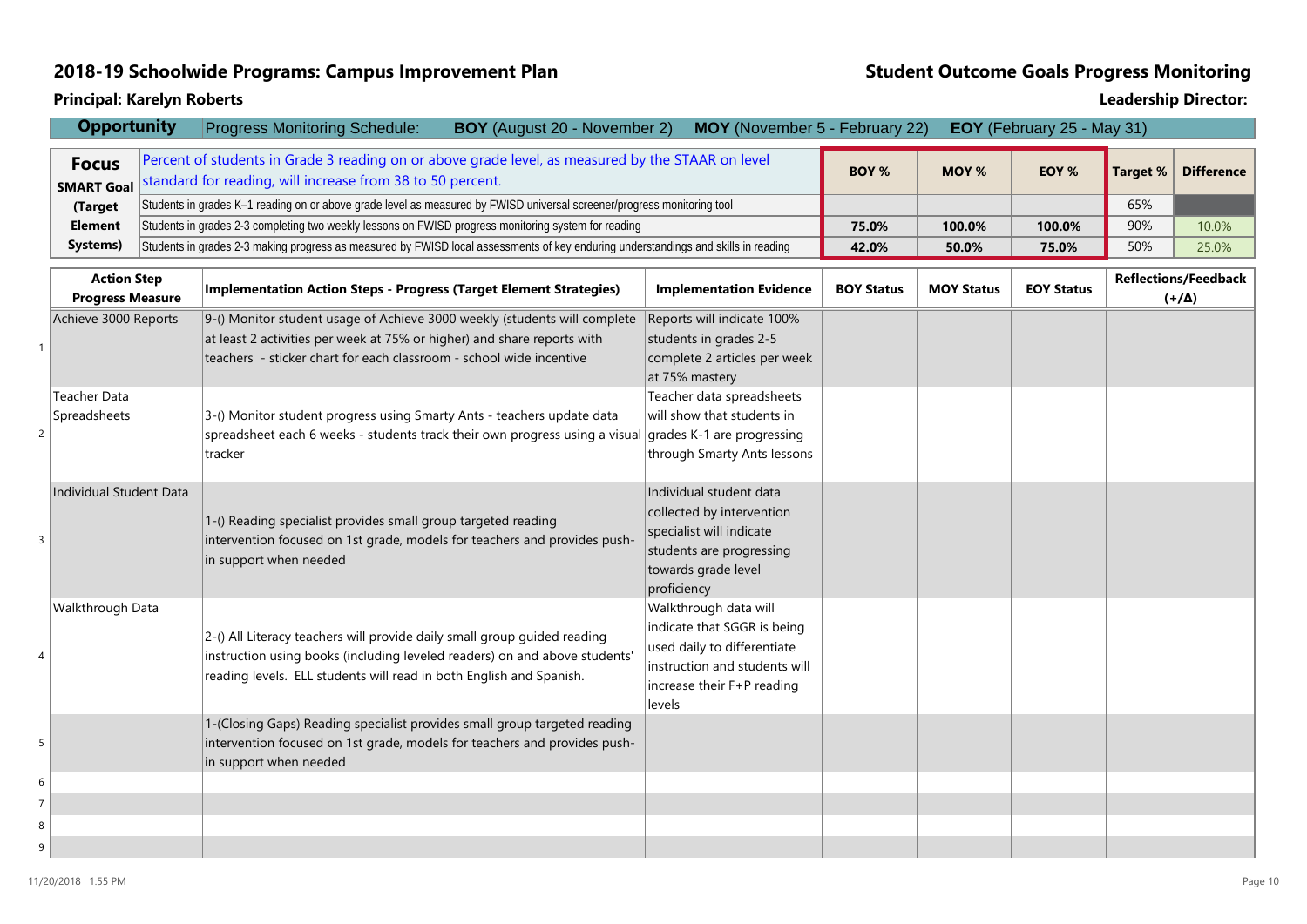| 10 <sup>1</sup> |  |  |  |  |
|-----------------|--|--|--|--|
| 11              |  |  |  |  |
| 12              |  |  |  |  |
| 13              |  |  |  |  |
| 14              |  |  |  |  |
| 15              |  |  |  |  |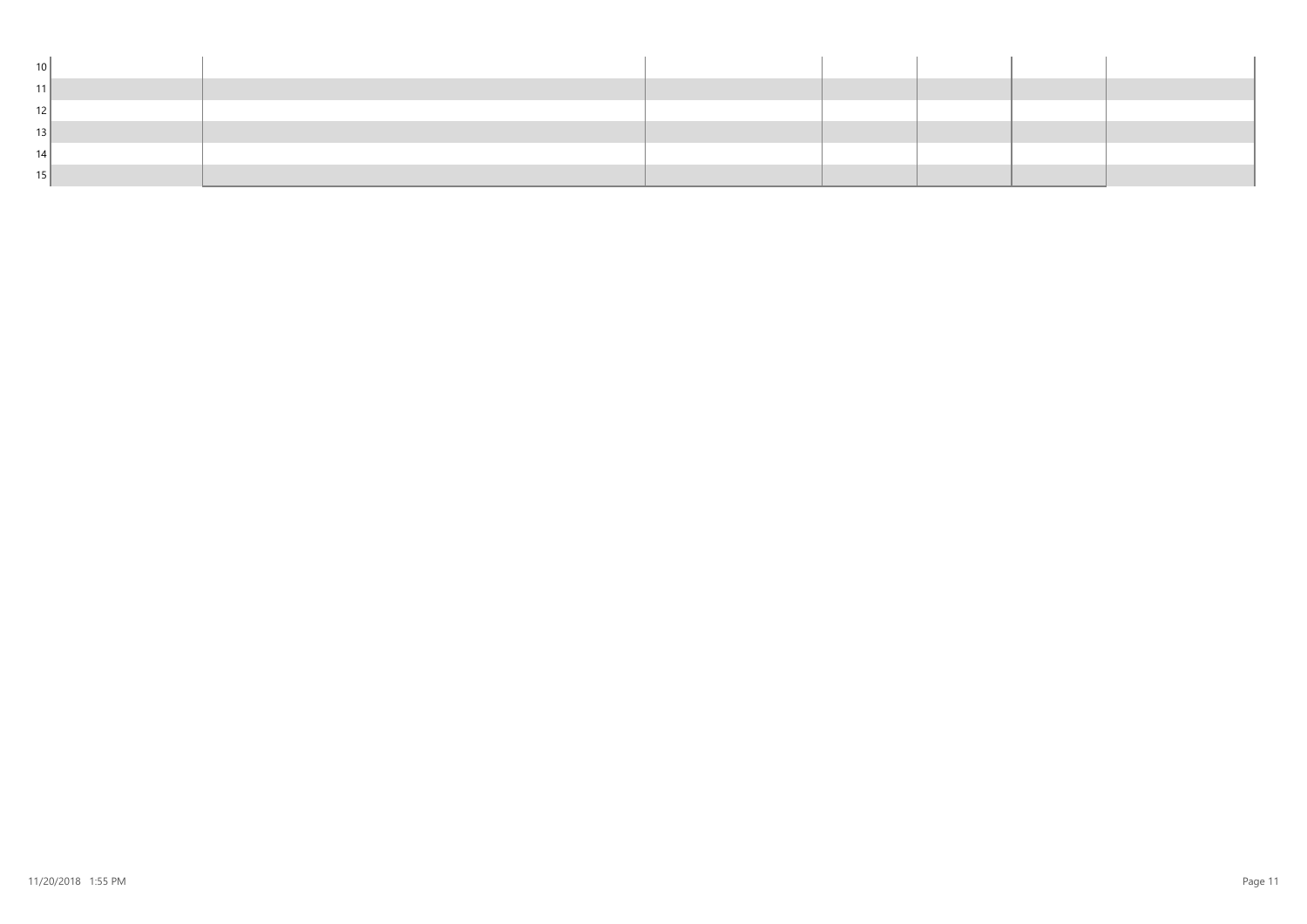## **Campus Needs - Student Achievement**

#### **2018-19 Schoolwide Programs: Campus Improvement Plan Campus Needs - Student Achievement Action Plan**

## **Principal: Karelyn Roberts Leadership Director:**

This streamlined CIP format is designed to provide campuses the flexibility to support highest need areas more thoroughly and efficiently.

|                   |        |                                                                                                                                                                              | Baseline (BOY) |          |             | Target (EOY) |          |             |  |
|-------------------|--------|------------------------------------------------------------------------------------------------------------------------------------------------------------------------------|----------------|----------|-------------|--------------|----------|-------------|--|
|                   |        | <b>Campus Needs Goals and Measures (Baselines-X and Targets-Y)</b>                                                                                                           | Approaches     | Meets or | Masters or  | Approaches   | Meets or | Masters or  |  |
|                   |        |                                                                                                                                                                              |                | Expected | Accelerated |              | Expected | Accelerated |  |
| <b>Focus</b>      | Goal 1 | Math - Percent of students in tested grade levels performing at Approaches, Meets, and Masters Grade Level as<br>I measured by the STAAR standard in Math will increase from | 72.00%         | 26.00%   | 10.00%      | 82.00%       | 50.00%   | 25.00%      |  |
| <b>SMART Goal</b> |        |                                                                                                                                                                              |                |          |             |              |          |             |  |
| Campus            | Goal 2 |                                                                                                                                                                              |                |          |             |              |          |             |  |
| <b>Priorities</b> | Goal 3 |                                                                                                                                                                              |                |          |             |              |          |             |  |
|                   |        |                                                                                                                                                                              |                |          |             |              |          |             |  |
|                   | Goal 4 |                                                                                                                                                                              |                |          |             |              |          |             |  |

|                 |                              | <b>Alignment</b>                                                                                                                                                                                                 |                       |                    | <b>Expectations</b> |                         |     |          |                                   |
|-----------------|------------------------------|------------------------------------------------------------------------------------------------------------------------------------------------------------------------------------------------------------------|-----------------------|--------------------|---------------------|-------------------------|-----|----------|-----------------------------------|
|                 | <b>Title I</b><br>Components | <b>PBMAS</b>   Implementation Action Steps (Target Element Strategies)                                                                                                                                           | Person(s) Responsible | <b>Timeline</b>    | <b>PD Code</b>      | <b>Budget</b><br>Source |     | Amnt     | Focus $\rightarrow$ Achievement & |
|                 | 2,3,9,10                     | Teachers incorporate practice of fundamental skills using mountain math                                                                                                                                          | Teachers, Admin       | Aug-May            |                     | Local                   | \$  | 2,000.00 | Progress                          |
|                 | 2,3,9,10                     | Monitor MAP testing data BOY, MOY, EOY - input on spreadsheet and<br>analyze data during PLC                                                                                                                     | Teachers, Admin       | Sept, Jan &<br>May |                     | Local                   | \$  | 2,000.00 | Progress                          |
| 3 <sup>1</sup>  | 1,2,3,9,10                   | Ensure all math teachers are using small group instruction daily to<br>differentiate instruction and ensure each student makes progress that is<br>evident in interim assessments, MAP assessment and benchmarks | Teachers, Admin       | Aug-May            |                     | Local                   | \$  | 5,000.00 | Closing<br>Gaps                   |
| 4               | 2,3,9,10                     | Ensure all math teachers 1st-5th incorporate daily math fact practice to<br>increase student fact fluency. Teachers monitor data and create systems for<br>students to track their progress.                     | Teachers, Admin       | Aug-May            |                     | Local                   | -\$ | 1,500.00 | Progress                          |
| 5 <sup>1</sup>  |                              |                                                                                                                                                                                                                  |                       |                    |                     |                         |     |          |                                   |
| 6 <sup>1</sup>  |                              |                                                                                                                                                                                                                  |                       |                    |                     |                         |     |          |                                   |
| 7 <sup>1</sup>  |                              |                                                                                                                                                                                                                  |                       |                    |                     |                         |     |          |                                   |
| 8 <sup>1</sup>  |                              |                                                                                                                                                                                                                  |                       |                    |                     |                         |     |          |                                   |
| 9               |                              |                                                                                                                                                                                                                  |                       |                    |                     |                         |     |          |                                   |
| 10 <sub>1</sub> |                              |                                                                                                                                                                                                                  |                       |                    |                     |                         |     |          |                                   |
| 11              |                              |                                                                                                                                                                                                                  |                       |                    |                     |                         |     |          |                                   |
| 12              |                              |                                                                                                                                                                                                                  |                       |                    |                     |                         |     |          |                                   |
| 13              |                              |                                                                                                                                                                                                                  |                       |                    |                     |                         |     |          |                                   |
| 14              |                              |                                                                                                                                                                                                                  |                       |                    |                     |                         |     |          |                                   |
| 15              |                              |                                                                                                                                                                                                                  |                       |                    |                     |                         |     |          |                                   |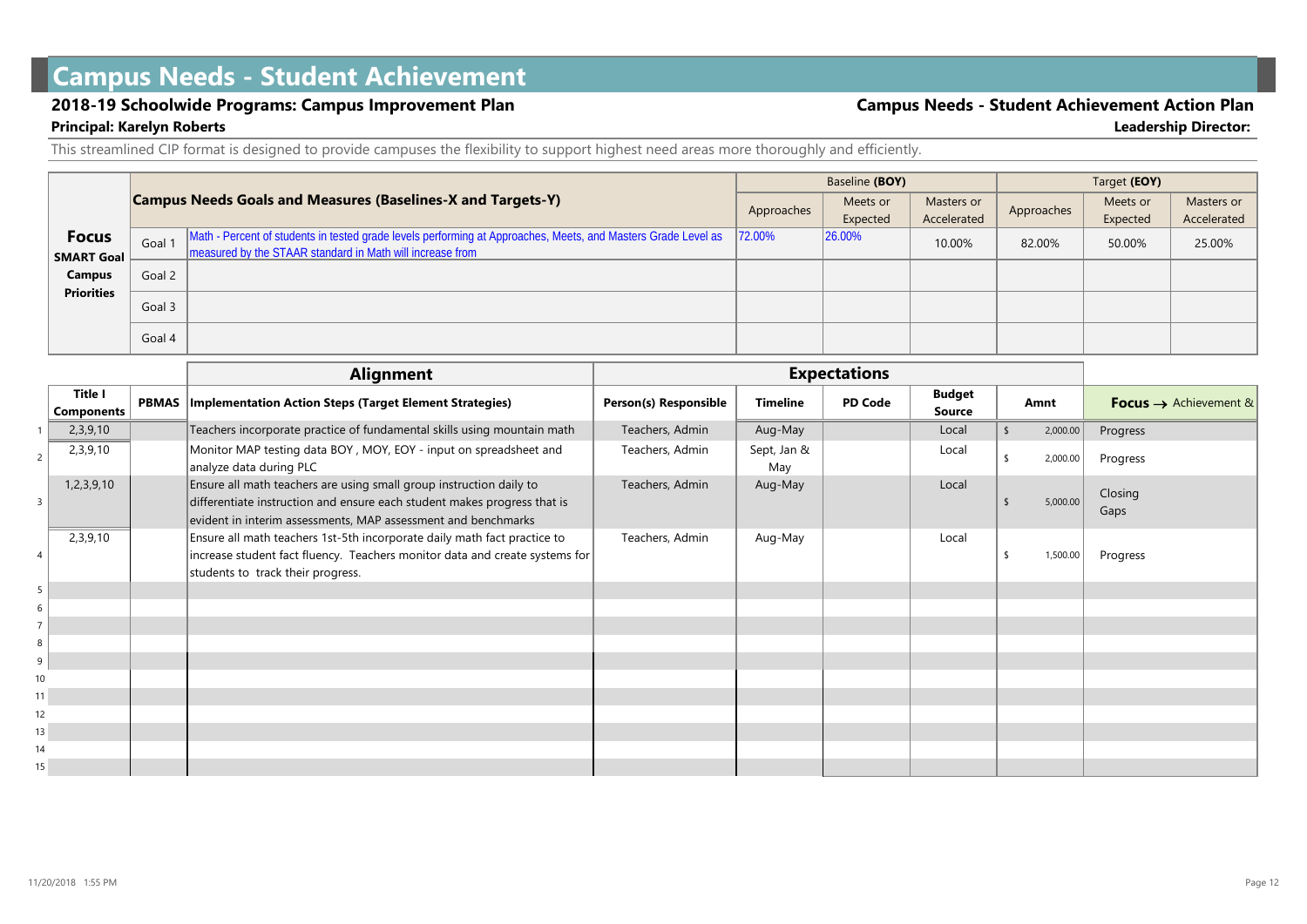### **2018-19 Schoolwide Programs: Campus Improvement Plan Campus Needs - Student Achievement Progress Monitoring**

| <b>Opportunity</b> | <b>Progress Monitoring Schedule:</b> | <b>BOY</b> (August 20 - November 2) |                                                     |       |                                                                                                                                                   |                                |     |                                                 |             |
|--------------------|--------------------------------------|-------------------------------------|-----------------------------------------------------|-------|---------------------------------------------------------------------------------------------------------------------------------------------------|--------------------------------|-----|-------------------------------------------------|-------------|
|                    |                                      |                                     |                                                     |       | <b>MOY</b>                                                                                                                                        |                                |     | <b>EOY</b>                                      |             |
|                    |                                      |                                     |                                                     |       | Meets or                                                                                                                                          | Masters or                     |     | Meets or                                        | Masters or  |
|                    |                                      |                                     |                                                     |       | Expected                                                                                                                                          | Accelerated                    |     | Expected                                        | Accelerated |
|                    |                                      |                                     |                                                     | 72.0% | 26.0%                                                                                                                                             | 10.0%                          | 82% | 50%                                             | 25.0%       |
|                    |                                      |                                     |                                                     |       |                                                                                                                                                   |                                |     |                                                 |             |
|                    |                                      |                                     |                                                     |       |                                                                                                                                                   |                                |     |                                                 |             |
|                    |                                      |                                     |                                                     |       |                                                                                                                                                   |                                |     |                                                 |             |
|                    |                                      |                                     |                                                     |       |                                                                                                                                                   |                                |     |                                                 |             |
|                    |                                      |                                     |                                                     |       |                                                                                                                                                   |                                |     |                                                 |             |
|                    |                                      | standard in Math will increase from | <b>Progress Monitoring (Target Element Systems)</b> |       | Approaches<br>Math - Percent of students in tested grade levels performing at Approaches, Meets, and Masters Grade Level as measured by the STAAR | MOY (November 5 - February 22) |     | <b>EOY</b> (February 25 - May 31)<br>Approaches |             |

|   | <b>Action Step</b>       | <b>Implementation Action Steps - Progress (Target Element Strategies)</b>                          | Implementation              | <b>BOY Status</b> | <b>MOY Status</b> | <b>EOY Status</b> | Reflections/Feedback $(+/\Delta)$ |
|---|--------------------------|----------------------------------------------------------------------------------------------------|-----------------------------|-------------------|-------------------|-------------------|-----------------------------------|
|   | <b>Progress Measure</b>  |                                                                                                    | <b>Evidence</b>             |                   |                   |                   |                                   |
|   | Walkthrough Data         | Teachers incorporate practice of fundamental skills using mountain math                            | Walkthrough data will       |                   |                   |                   |                                   |
|   |                          |                                                                                                    | indicate that Mountain      |                   |                   |                   |                                   |
|   |                          |                                                                                                    | Math is being consistently  |                   |                   |                   |                                   |
|   |                          |                                                                                                    | utilized as a spiral review |                   |                   |                   |                                   |
|   |                          |                                                                                                    | of fundamental math         |                   |                   |                   |                                   |
|   |                          |                                                                                                    | skills in all math          |                   |                   |                   |                                   |
|   |                          |                                                                                                    | classrooms K-5th            |                   |                   |                   |                                   |
|   |                          |                                                                                                    |                             |                   |                   |                   |                                   |
|   | Assessment Data          | Monitor MAP testing data BOY, MOY, EOY - input on spreadsheet and                                  | Map data will indicate      |                   |                   |                   |                                   |
| 2 |                          | analyze data during PLC                                                                            | that students are making    |                   |                   |                   |                                   |
|   |                          |                                                                                                    | progress in math            |                   |                   |                   |                                   |
|   |                          |                                                                                                    |                             |                   |                   |                   |                                   |
|   | Walkthrough Data         | Ensure all math teachers are using small group instruction M-Th to                                 | Walkthrough data will       |                   |                   |                   |                                   |
|   |                          | differentiate instruction and ensure each student makes progress                                   | indicate that all math      |                   |                   |                   |                                   |
|   |                          |                                                                                                    | teachers are utilizing      |                   |                   |                   |                                   |
|   |                          |                                                                                                    | small group instruction to  |                   |                   |                   |                                   |
|   |                          |                                                                                                    | differentiate, Assesment    |                   |                   |                   |                                   |
|   |                          |                                                                                                    | data will show students     |                   |                   |                   |                                   |
|   |                          |                                                                                                    | are making progress         |                   |                   |                   |                                   |
|   |                          |                                                                                                    |                             |                   |                   |                   |                                   |
|   | Fact Practice Data       | Ensure all math teachers 1st-5th incorporate daily math fact practice to                           | 100% of math classrooms     |                   |                   |                   |                                   |
|   | Displays or student data | increase student fact fluency. Teachers monitor data and create systems for will have a system for |                             |                   |                   |                   |                                   |
|   | 4 folders                | students to track their progress.                                                                  | students to track their     |                   |                   |                   |                                   |
|   |                          |                                                                                                    | math fact fluency           |                   |                   |                   |                                   |
|   |                          |                                                                                                    |                             |                   |                   |                   |                                   |
| 5 |                          |                                                                                                    |                             |                   |                   |                   |                                   |
| 6 |                          |                                                                                                    |                             |                   |                   |                   |                                   |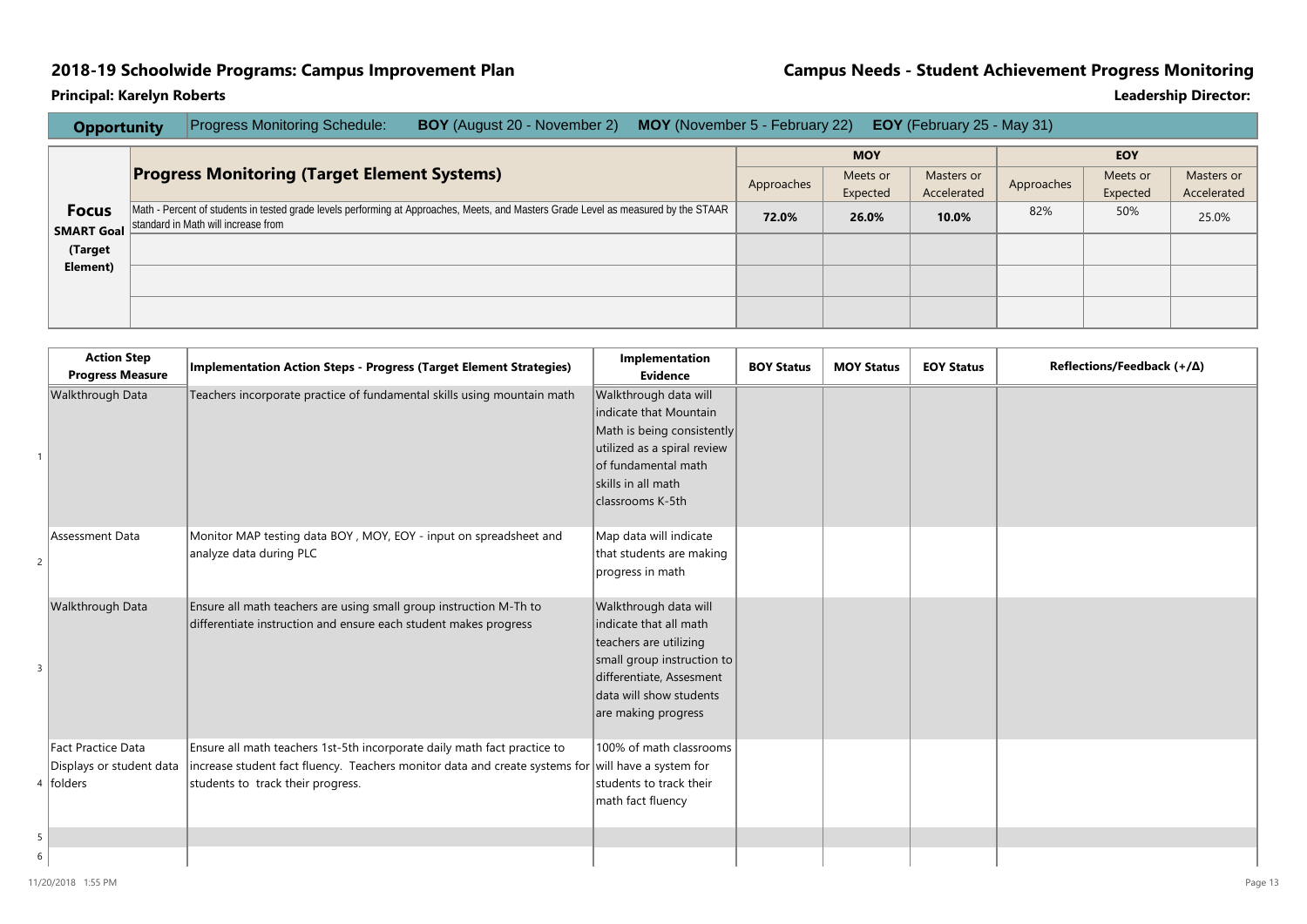| 10 <sup>1</sup> |  |  |  |
|-----------------|--|--|--|
| 11              |  |  |  |
| 12              |  |  |  |
| 13              |  |  |  |
| 14              |  |  |  |
| 15              |  |  |  |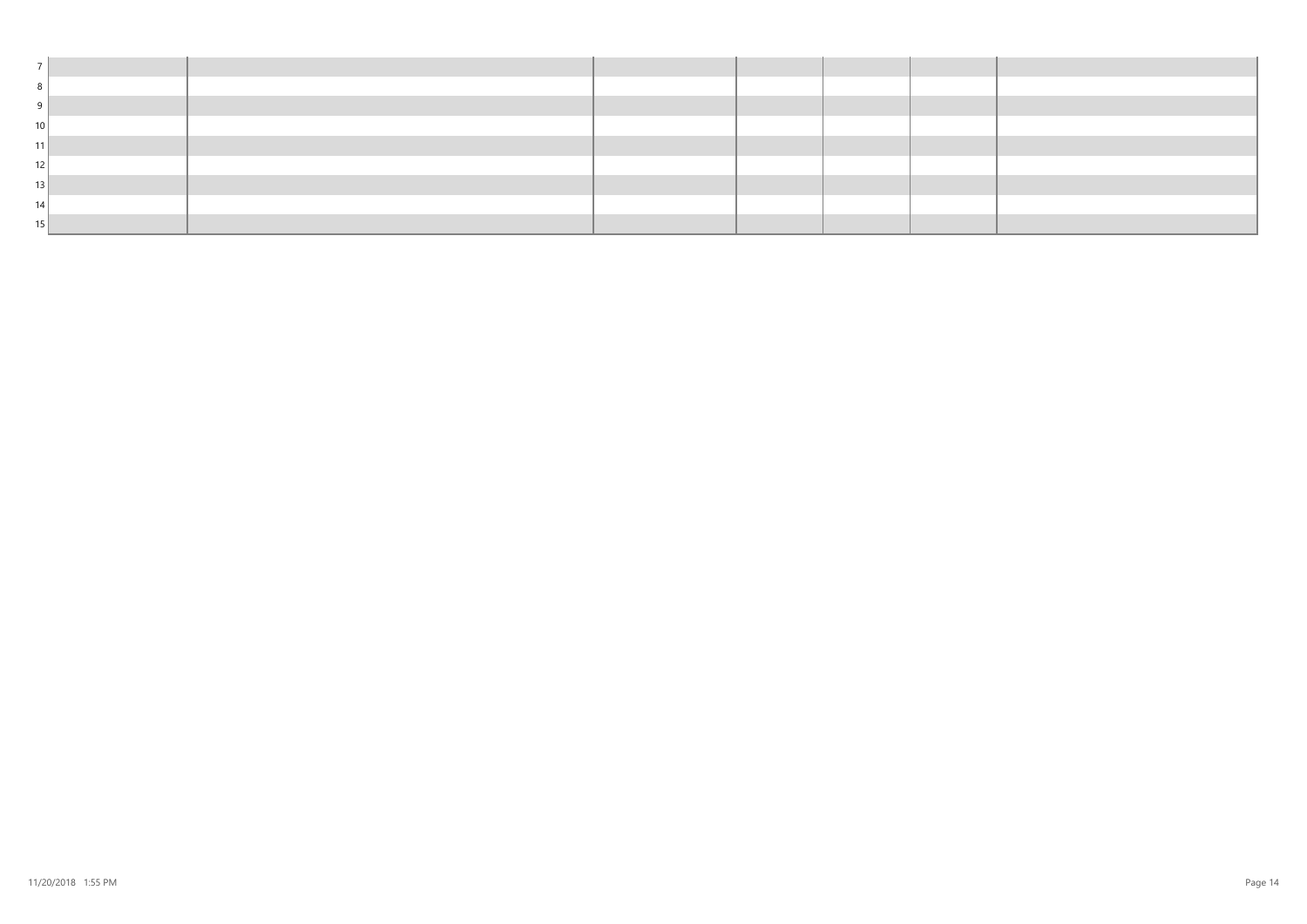## **Campus Needs**

### **2018-19 Schoolwide Programs: Campus Improvement Plan Campus Needs - Student Achievement Action Plan Principal: Karelyn Roberts Leadership Director:**

This streamlined CIP format is designed to provide campuses the flexibility to support highest need areas more thoroughly and efficiently.

|                                    |        | Campus Needs Goals and Measures (Baseline-X, Target-Y, Deadline-Z)                                                      | Baseline (BOY)   to Target   by Deadline |     |     |
|------------------------------------|--------|-------------------------------------------------------------------------------------------------------------------------|------------------------------------------|-----|-----|
| <b>Focus</b>                       | Goal 1 | Student Progress - Percent of 4th and 5th grade students meeting expected or above growth in Math will increase from    | 59%                                      | 75% | EOY |
| <b>SMART Goal</b><br><b>Campus</b> | Goal 2 | Student Progress - Percent of 4th and 5th grade students meeting expected or above growth in Reading will increase from | 71%                                      | 80% | EOY |
| <b>Priorities</b>                  | Goal 3 |                                                                                                                         |                                          |     | EOY |
|                                    | Goal 4 |                                                                                                                         |                                          |     | EOY |

|   |                              |              | <b>Alignment</b>                                                                                                                                                                                                                                                                                  |                       |                 | <b>Expectations</b> |                                |             |                       |
|---|------------------------------|--------------|---------------------------------------------------------------------------------------------------------------------------------------------------------------------------------------------------------------------------------------------------------------------------------------------------|-----------------------|-----------------|---------------------|--------------------------------|-------------|-----------------------|
|   | Title I<br><b>Components</b> | <b>PBMAS</b> | <b>Implementation Action Steps (Target Element Strategies)</b>                                                                                                                                                                                                                                    | Person(s) Responsible | <b>Timeline</b> | <b>PD Code</b>      | <b>Budget</b><br><b>Source</b> | Amnt        | <b>Focus</b>          |
|   | 1,2,3,4,5,6,9                |              | Instructional Specialist, Beth Moffatt, will develop advanced lessons in<br>conjunction with teachers and GT specialist and will lead small groups to<br>differentiate for advanced learners- targeting 4th and 5th grade students                                                                | Moffatt, Flusche      | Aug-May         |                     | Title I                        | \$82,600.00 | Progress              |
|   |                              |              | Monitor student progress using 3 week and interim assessments for reading<br>and math- teachers input data into spreadsheet and analyze during PLC                                                                                                                                                | Teachers, Admin       | Aug - May       |                     | Local                          | \$2,000.00  | Progress              |
| 3 | 1,2,3,4,5,8,9,10             |              | Instructional Coach assists with planning, instructional delivery and provides<br>coaching feedback for all teachers Bavlik                                                                                                                                                                       | <b>Havlik</b>         | Aug-May         | <b>Faculty Mgt</b>  | Local                          | \$4,000.00  | Tchr/Staff<br>Quality |
|   | 1,2,3,4,5,8,9,10             |              | Weekly PLCs focused on instructional planning and data analysis-teachers<br>complete IPCs for 2 week time periods using "We willI will" lesson frame to<br>ensure TEKS and assessment alignment (using Lead4Ward resources<br>including the Field Guides, Scaffold Document, Academic Vocabulary) | Teachers, Admin       | Aug-May         | <b>PLC</b>          | Local                          | \$5,000.00  | Tchr/Staff<br>Quality |
| 5 | 1,2,3,4,5,8,9,10             |              | Provide PD opportunities for teachers to support lesson planning,<br>differentiation, instructional model alignment and technology integration                                                                                                                                                    | Admin                 | Aug-May         | After Sch           | Local                          | \$6,500.00  | Tchr/Staff<br>Quality |
| 6 |                              |              |                                                                                                                                                                                                                                                                                                   |                       |                 |                     |                                |             |                       |
|   |                              |              |                                                                                                                                                                                                                                                                                                   |                       |                 |                     |                                |             |                       |
| 8 |                              |              |                                                                                                                                                                                                                                                                                                   |                       |                 |                     |                                |             |                       |
| 9 |                              |              |                                                                                                                                                                                                                                                                                                   |                       |                 |                     |                                |             |                       |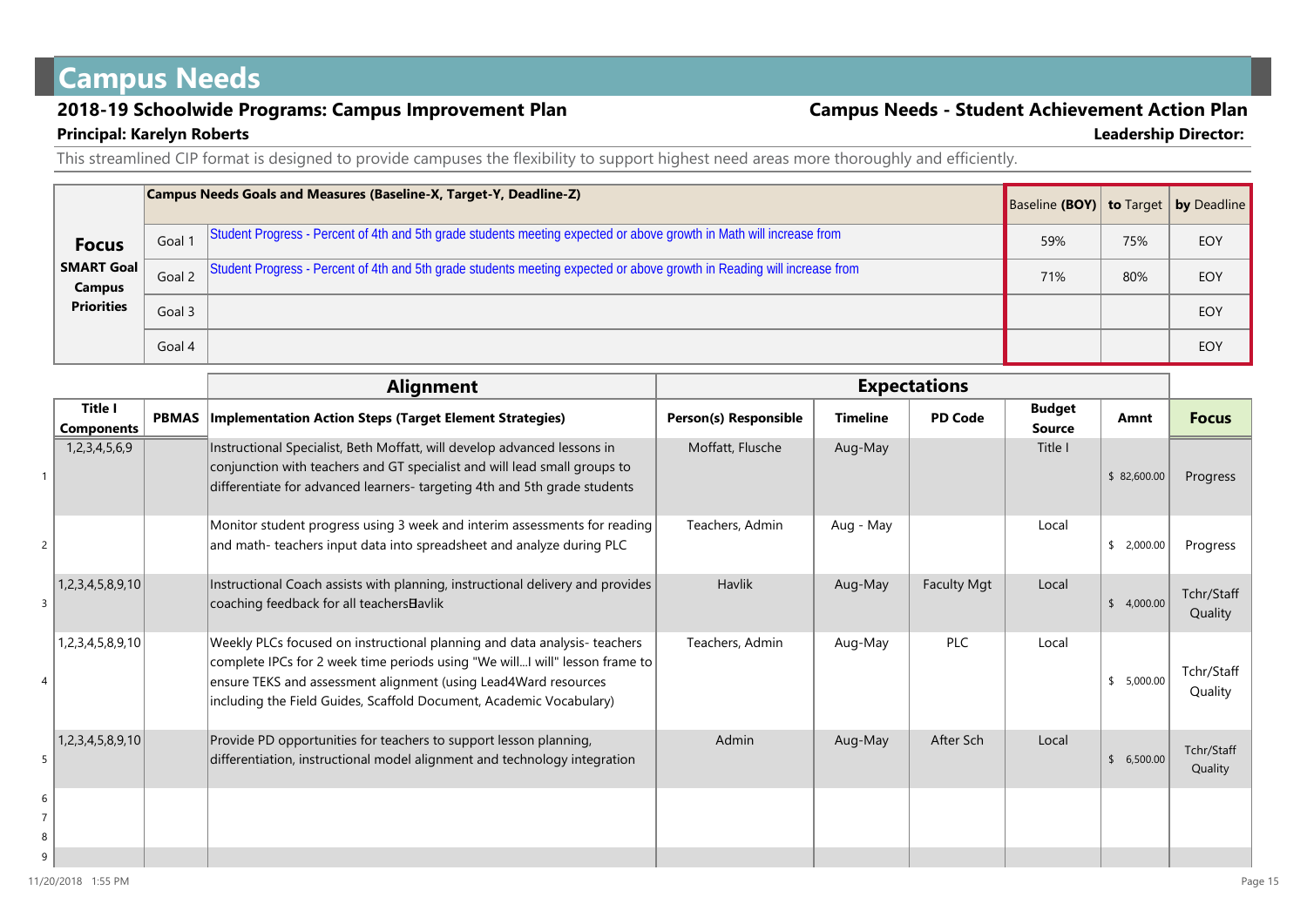| 10 <sup>1</sup> |  |  |  |  |  |
|-----------------|--|--|--|--|--|
|                 |  |  |  |  |  |
|                 |  |  |  |  |  |
|                 |  |  |  |  |  |
|                 |  |  |  |  |  |
|                 |  |  |  |  |  |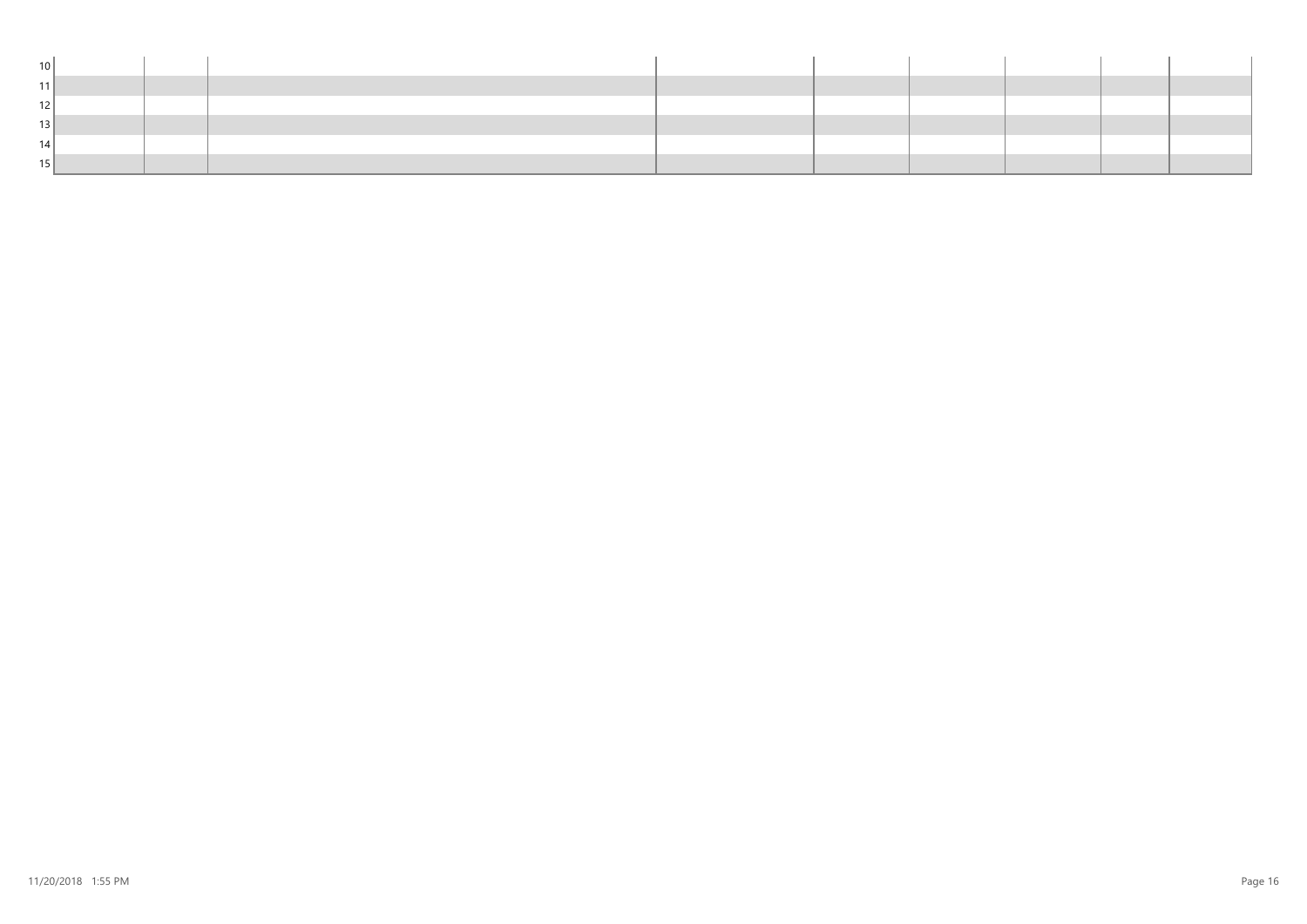### **2018-19 Schoolwide Programs: Campus Improvement Plan Campus Needs - Student Achievement Progress Monitoring**

| <b>Opportunity</b>  | <b>Progress Monitoring Schedule:</b>                | <b>BOY</b> (August 20 - November 2)                                                                                                       | <b>MOY</b> (November 5 - February 22) |              |       | <b>EOY</b> (February 25 - May 31) |          |                   |
|---------------------|-----------------------------------------------------|-------------------------------------------------------------------------------------------------------------------------------------------|---------------------------------------|--------------|-------|-----------------------------------|----------|-------------------|
|                     | <b>Progress Monitoring (Target Element Systems)</b> |                                                                                                                                           |                                       | <b>BOY %</b> | MOY % | EOY %                             | Target % | <b>Difference</b> |
| <b>Focus</b>        |                                                     | Student Progress - Percent of 4th and 5th grade students meeting expected or above growth in Math will increase from                      |                                       | 59.0%        |       |                                   | 75%      | $-16.0%$          |
|                     |                                                     | <b>SMART Goal</b> Student Progress - Percent of 4th and 5th grade students meeting expected or above growth in Reading will increase from |                                       | 71.0%        |       |                                   | 80%      | $-9.0%$           |
| (Target<br>Element) |                                                     |                                                                                                                                           |                                       |              |       |                                   | 0%       |                   |
|                     |                                                     |                                                                                                                                           |                                       |              |       |                                   | 0%       |                   |

| <b>Action Step</b><br><b>Progress Measure</b> | Implementation Action Steps - Progress (Target Element Strategies)                                                                                                               | Implementation<br><b>Evidence</b>                                                                                                                                                 | <b>BOY Status</b> | <b>MOY Status</b> | <b>EOY Status</b> | <b>Reflections/Feedback</b><br>$(4/\Delta)$ |
|-----------------------------------------------|----------------------------------------------------------------------------------------------------------------------------------------------------------------------------------|-----------------------------------------------------------------------------------------------------------------------------------------------------------------------------------|-------------------|-------------------|-------------------|---------------------------------------------|
|                                               | STAAR Progress - Index 2   Instructional Specialist, Beth Moffatt, will develop advanced lessons in<br>conjunction with teachers and GT specialist and will lead small groups to | Mrs. Moffatt will create a<br>schedule based on                                                                                                                                   |                   |                   |                   |                                             |
|                                               | differentiate for advanced learners- targeting 4th and 5th grade students                                                                                                        | student data and will<br>track progress using<br>STAAR aligned<br>assessments                                                                                                     |                   |                   |                   |                                             |
| Assessment Data                               | Monitor student progress using 3 week and interim assessments for reading Assessment data will<br>teachers input data into spreadsheet and analyze during PLC                    | show that students are<br>making progress towards<br>their STAAR targets in<br>grades 3-5. In grades K-2<br>student growth will be<br>evident over time.                          |                   |                   |                   |                                             |
| Walkthrough Data                              | Instructional Coach assists with planning, instructional delivery and provides Walkthrough data will<br>coaching feedback for all teachers Bavlik                                | indicate that teachers<br>who are working with our<br>instructional coach are<br>planning and executing<br>high quality lessons that<br>are aligned to grade level<br><b>TEKS</b> |                   |                   |                   |                                             |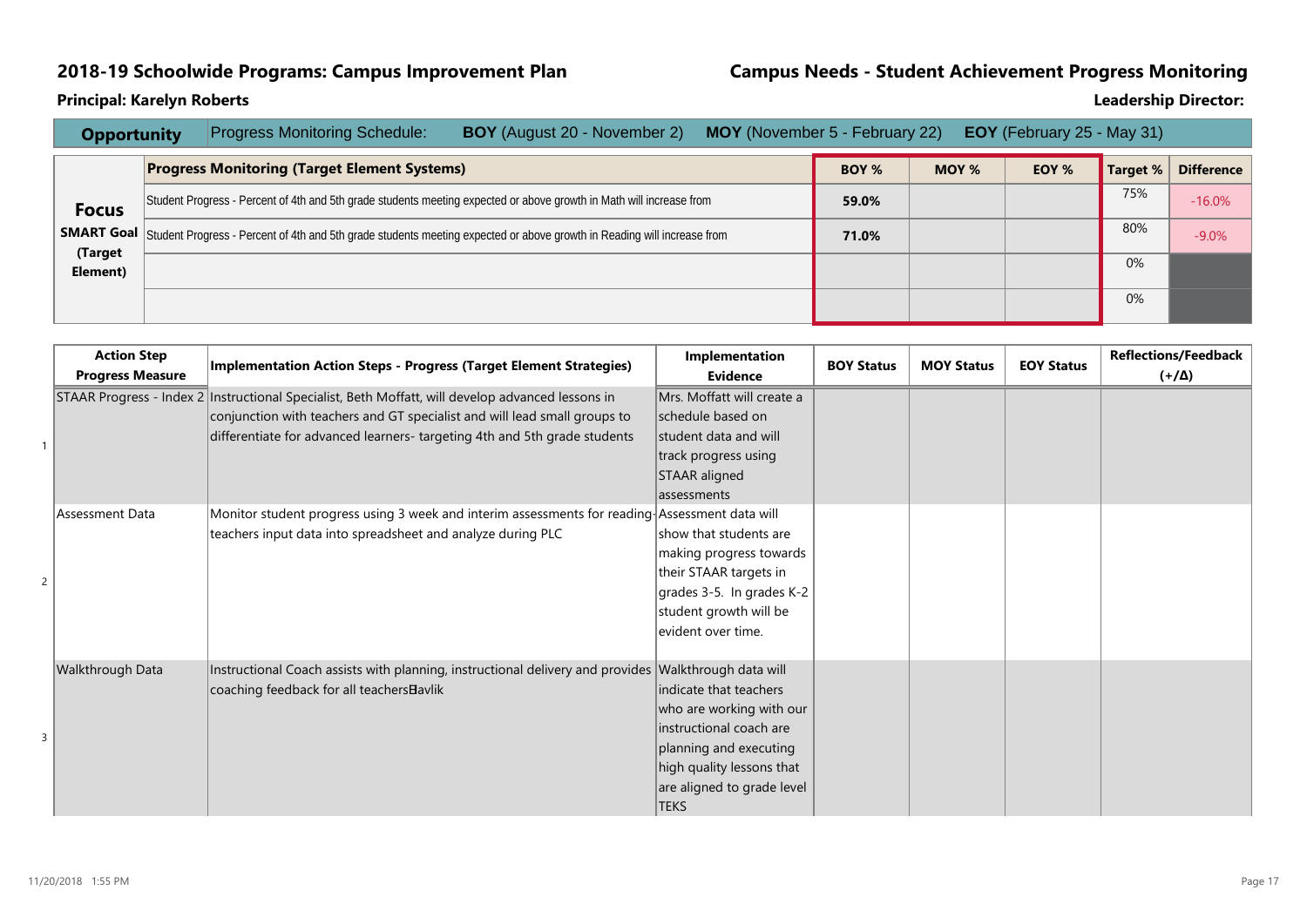|                 | IPCs, PLC calendar | Weekly PLCs focused on instructional planning and data analysis-teachers<br>complete IPCs for 2 week time periods using "We willI will" lesson frame to teachers are planning<br>ensure TEKS and assessment alignment (using Lead4Ward resources<br>including the Field Guides, Scaffold Document, Academic Vocabulary) | IPCs will indicate that<br>high-quality, TEKS aligned<br>instruction and<br>assessment |  |  |
|-----------------|--------------------|-------------------------------------------------------------------------------------------------------------------------------------------------------------------------------------------------------------------------------------------------------------------------------------------------------------------------|----------------------------------------------------------------------------------------|--|--|
|                 | PD Agendas,        | Provide PD opportunities for teachers to support lesson planning,                                                                                                                                                                                                                                                       | Walkthrough data will                                                                  |  |  |
|                 | Walkthrough Data   | differentiation, instructional model alignment and technology integration                                                                                                                                                                                                                                               | indicate that teachers are                                                             |  |  |
|                 |                    |                                                                                                                                                                                                                                                                                                                         | applying PD they have<br>learned when planning                                         |  |  |
|                 |                    |                                                                                                                                                                                                                                                                                                                         | and delivering high-                                                                   |  |  |
|                 |                    |                                                                                                                                                                                                                                                                                                                         | quality instruction                                                                    |  |  |
| 6               |                    |                                                                                                                                                                                                                                                                                                                         |                                                                                        |  |  |
| $\overline{7}$  |                    |                                                                                                                                                                                                                                                                                                                         |                                                                                        |  |  |
| 8               |                    |                                                                                                                                                                                                                                                                                                                         |                                                                                        |  |  |
| 9               |                    |                                                                                                                                                                                                                                                                                                                         |                                                                                        |  |  |
| 10              |                    |                                                                                                                                                                                                                                                                                                                         |                                                                                        |  |  |
| 11              |                    |                                                                                                                                                                                                                                                                                                                         |                                                                                        |  |  |
| 2               |                    |                                                                                                                                                                                                                                                                                                                         |                                                                                        |  |  |
| 13              |                    |                                                                                                                                                                                                                                                                                                                         |                                                                                        |  |  |
| 14 <sub>1</sub> |                    |                                                                                                                                                                                                                                                                                                                         |                                                                                        |  |  |
| 15 <sup>1</sup> |                    |                                                                                                                                                                                                                                                                                                                         |                                                                                        |  |  |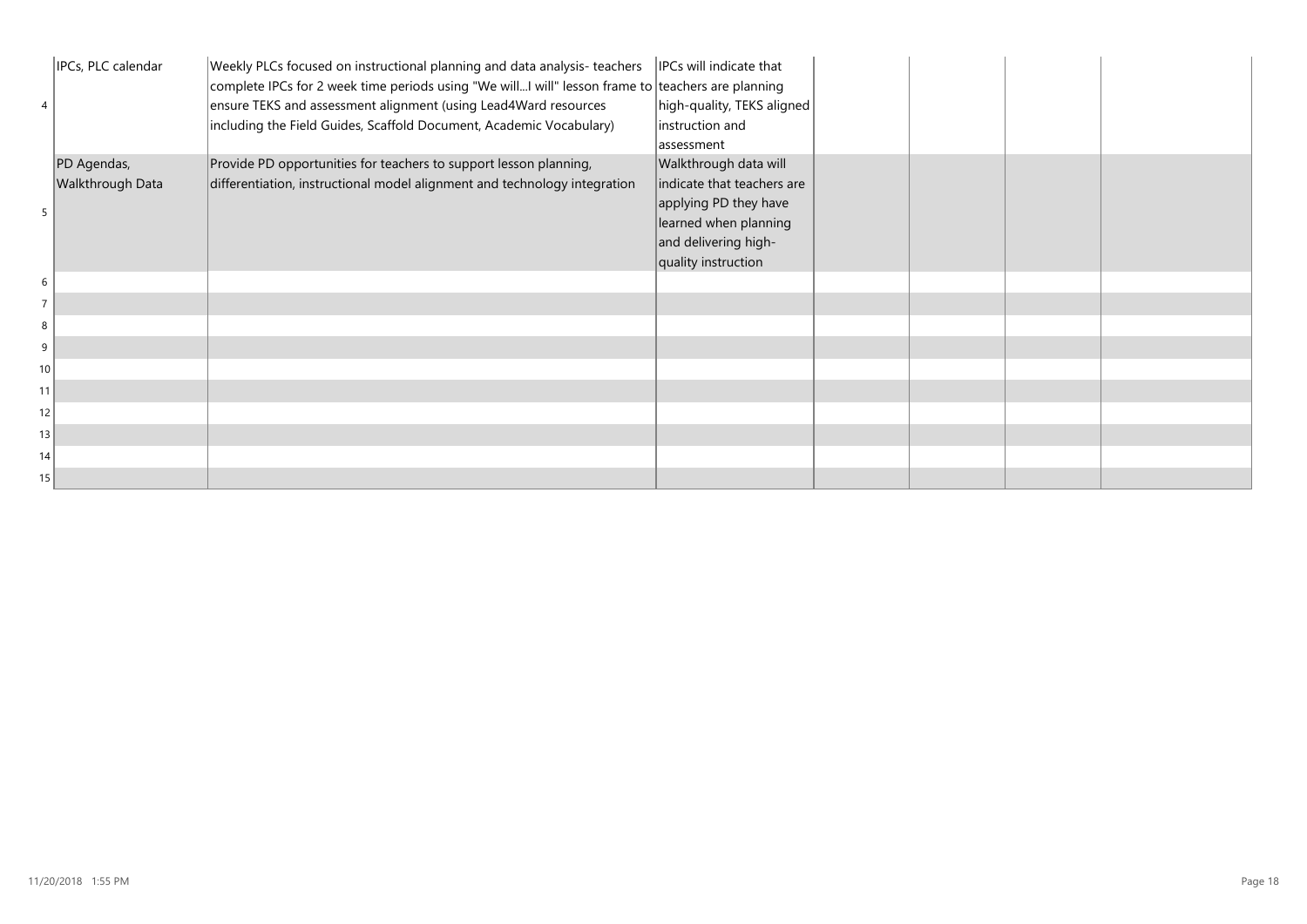# **Family/Community Engagement and Health Related**

**2018-19 Schoolwide Programs: Campus Improvement Plan Family/Community Engagement and Health Related Action Plan**

#### **Principal: Karelyn Roberts Leadership Director:**

The 2018-19 CIP format includes a new section to document family/community engagement and health related requirements.

|              |            | <b>REQUIRED ONE FAMILY/COMMUNITY ENGAGEMENT GOAL</b><br><b>REQUIRED ONE HEALTH RELATED GOAL</b>                                    | Baseline<br>(BOY) | <b>to</b> Target | by Deadline |
|--------------|------------|------------------------------------------------------------------------------------------------------------------------------------|-------------------|------------------|-------------|
| <b>Focus</b> |            | Goal 1 Parent/family participation in at least 2 campus-based events will increase from                                            | 40%               | 60%              | EOY         |
| <b>SMART</b> | Goal 2     | Health Related - (Target 100%) Percentage of students tested in FitnessGram that have report cards sent home will<br>lincrese from |                   | 100%             | EOY         |
| Goal         | Goal 3     |                                                                                                                                    |                   |                  |             |
|              | (Optional) |                                                                                                                                    |                   |                  |             |
|              | Goal 4     |                                                                                                                                    |                   |                  |             |
|              | (Optional) |                                                                                                                                    |                   |                  |             |

|                 |                             |              | <b>Alignment</b>                                                                                                                                                                                                | <b>Expectations</b>   |                 |                |                                |            |               |
|-----------------|-----------------------------|--------------|-----------------------------------------------------------------------------------------------------------------------------------------------------------------------------------------------------------------|-----------------------|-----------------|----------------|--------------------------------|------------|---------------|
|                 | <b>Title I</b><br>Component | <b>PBMAS</b> | <b>Implementation Action Steps (Target Element Strategies)</b>                                                                                                                                                  | Person(s) Responsible | <b>Timeline</b> | <b>PD Code</b> | <b>Budget</b><br><b>Source</b> | Amnt       | <b>Focus</b>  |
|                 | 6                           |              | Create campus calendar in English and Spanish for parents to<br>communicate important dates                                                                                                                     | Roberts               | August          |                | Title I                        | \$1,000.00 | <b>FAMILY</b> |
| $\overline{c}$  | 6                           |              | Maintain updated website containing important information for parents                                                                                                                                           | Roberts, Hernandez    | Aug-May         |                |                                |            | <b>FAMILY</b> |
| 3               | 6                           |              | Utilize parent call-out system to invite parents to school events                                                                                                                                               | Roberts, Hernandez    | Aug-May         |                | Local                          | \$1,000.00 | <b>FAMILY</b> |
|                 | 6                           |              | Host 2 "Family Fun Night" events during the year - share Title I<br>information, incorporate PTA meeting, allow teachers to share<br>information with parents, have fun activities and food to attract families | Roberts               | Sept & May      |                | Local                          | \$2,000.00 | <b>FAMILY</b> |
| 5               | 10                          |              | Work with PE teacher to ensure all students take the Fitness Gram and<br>report cards are sent                                                                                                                  | Roberts, Sandoval     | Aug-May         |                |                                |            | <b>HEALTH</b> |
| 6               |                             |              |                                                                                                                                                                                                                 |                       |                 |                |                                |            |               |
| $\overline{7}$  |                             |              |                                                                                                                                                                                                                 |                       |                 |                |                                |            |               |
| 8               |                             |              |                                                                                                                                                                                                                 |                       |                 |                |                                |            |               |
| 9               |                             |              |                                                                                                                                                                                                                 |                       |                 |                |                                |            |               |
| 10              |                             |              |                                                                                                                                                                                                                 |                       |                 |                |                                |            |               |
| 11              |                             |              |                                                                                                                                                                                                                 |                       |                 |                |                                |            |               |
| 12<br>13        |                             |              |                                                                                                                                                                                                                 |                       |                 |                |                                |            |               |
| 4               |                             |              |                                                                                                                                                                                                                 |                       |                 |                |                                |            |               |
| 15 <sup>2</sup> |                             |              |                                                                                                                                                                                                                 |                       |                 |                |                                |            |               |
| 16              |                             |              |                                                                                                                                                                                                                 |                       |                 |                |                                |            |               |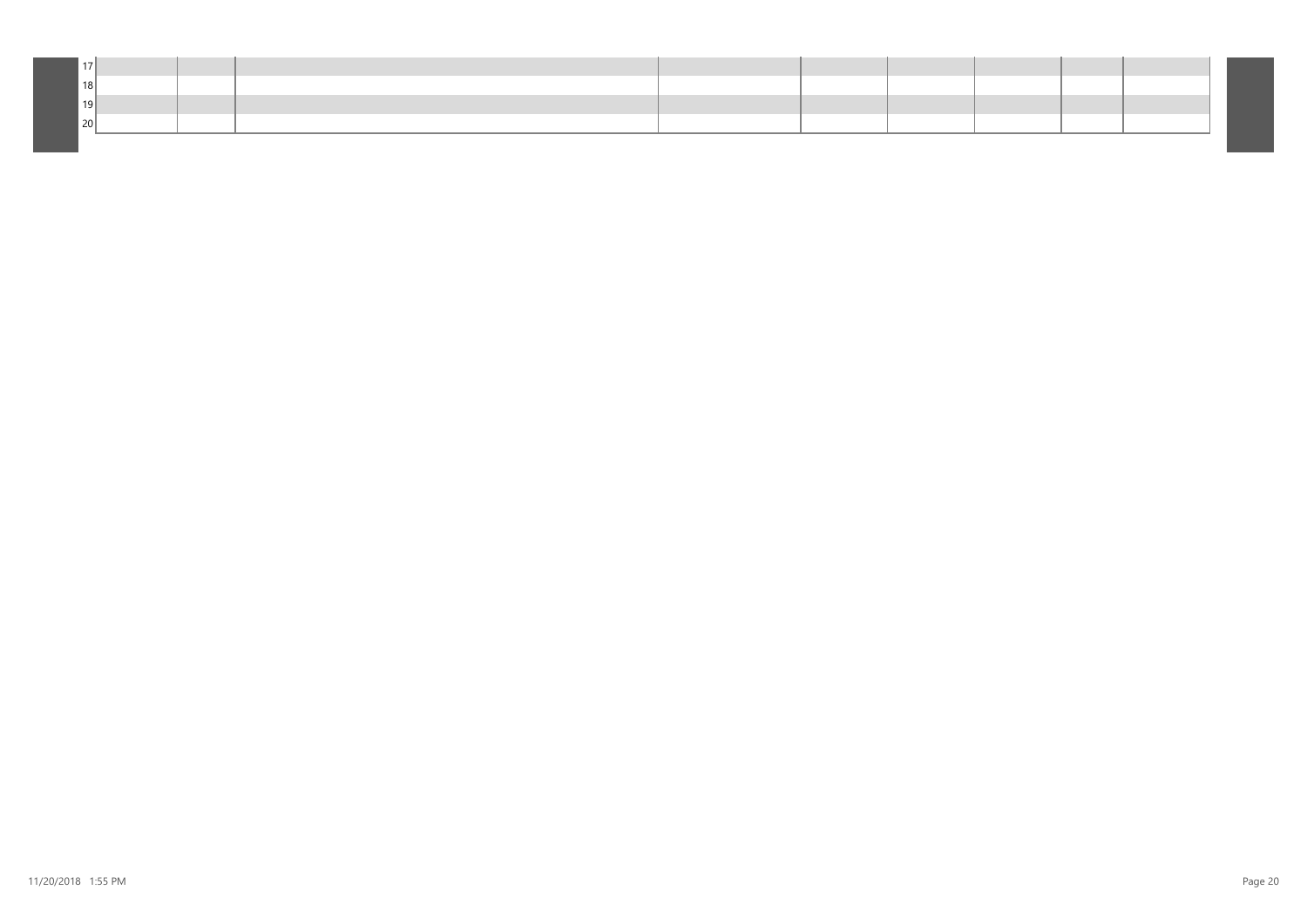### **2018-19 Schoolwide Programs: Campus Improvement Plan Family/Community Engagement and Health Related Progress Monitoring**

| <b>Opportunity</b>   |                                                                                  | <b>Progress Monitoring Schedule:</b> | <b>BOY</b> (August 20 - November 2)                                                                                            |  | <b>MOY</b> (November 5 - February 22) | <b>EOY</b> (February 25 - May 31) |       |          |                   |
|----------------------|----------------------------------------------------------------------------------|--------------------------------------|--------------------------------------------------------------------------------------------------------------------------------|--|---------------------------------------|-----------------------------------|-------|----------|-------------------|
|                      | <b>Progress Monitoring (Target Element Systems)</b>                              |                                      |                                                                                                                                |  |                                       | MOY %                             | EOY % | Target % | <b>Difference</b> |
| <b>Focus</b>         | Parent/family participation in at least 2 campus-based events will increase from |                                      |                                                                                                                                |  |                                       |                                   |       | 60%      | $-10.0%$          |
| <b>SMART</b><br>Goal |                                                                                  |                                      | Health Related - (Target 100%) Percentage of students tested in FitnessGram that have report cards sent home will increse from |  | 85.0%                                 |                                   |       | 100%     | $-15.0%$          |
| (Target<br>Element)  |                                                                                  |                                      |                                                                                                                                |  |                                       |                                   |       | 0%       |                   |
|                      |                                                                                  |                                      |                                                                                                                                |  |                                       |                                   |       | 0%       |                   |

|                | <b>Action Step</b><br><b>Progress Measure</b> | <b>Implementation Action Steps - Progress (Target Element Strategies)</b>                                                                                                                                                                | Implementation<br>Evidence                                                                                           | <b>BOY Status</b> | <b>MOY Status</b> | <b>EOY Status</b> | <b>Reflections/Feedback</b><br>$(\Delta \$ |
|----------------|-----------------------------------------------|------------------------------------------------------------------------------------------------------------------------------------------------------------------------------------------------------------------------------------------|----------------------------------------------------------------------------------------------------------------------|-------------------|-------------------|-------------------|--------------------------------------------|
|                | Calendar sent home                            | Create campus calendar in English and Spanish for parents to<br>communicate important dates                                                                                                                                              | Calendar was created<br>and sent home the first<br>week of school                                                    | Completed         |                   |                   |                                            |
| 2              | Website                                       | Maintain updated website containing important information for parents                                                                                                                                                                    | Our school website will<br>contain current and<br>relevant information                                               | On Target         |                   |                   |                                            |
| $\overline{3}$ | Call Out log                                  | Utilize parent call-out system to invite parents to school events                                                                                                                                                                        | Call outs will be created<br>and sent to parents as<br>school events arise.                                          | On Target         |                   |                   |                                            |
|                | In.                                           | Host 2 "Family Fun Night" events during the year - share Title I<br>information, incorporate PTA meeting, allow teachers to share<br>Family Fun Night Sign-   information with parents, have fun activities and food to attract families | Parents will attend<br>school events designed<br>to share information<br>and build a positive<br>climate and culture |                   |                   |                   |                                            |
|                | Fitness Gram reports                          | Work with PE teacher to ensure all students take the Fitness Gram and<br>report cards are sent                                                                                                                                           | 100% of students will<br>complete the Fitness<br>gram and 100% of<br>reports will be sent to<br>parents              |                   |                   |                   |                                            |
| 6              |                                               |                                                                                                                                                                                                                                          |                                                                                                                      |                   |                   |                   |                                            |
|                |                                               |                                                                                                                                                                                                                                          |                                                                                                                      |                   |                   |                   |                                            |